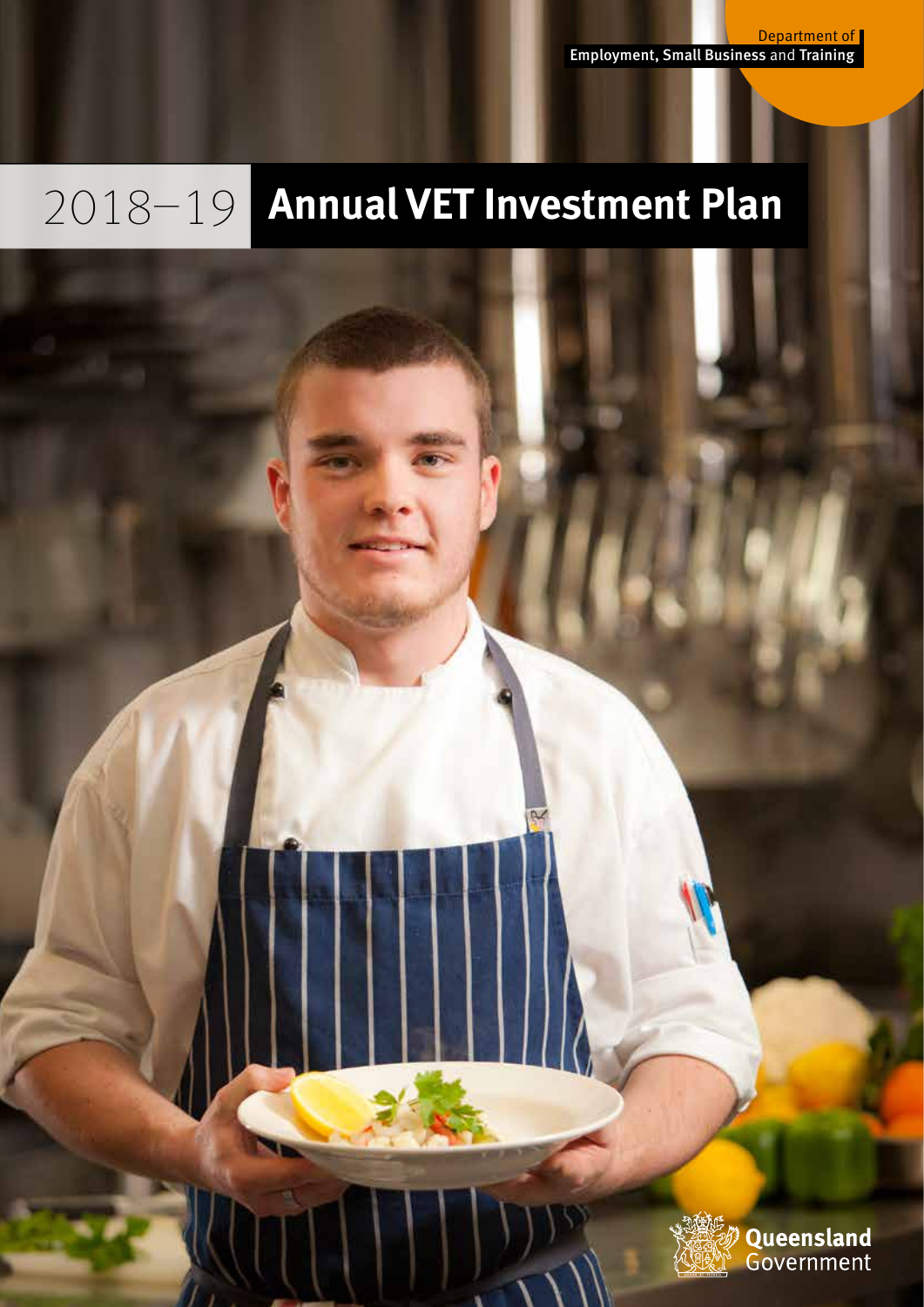## Delivery profile – course enrolments 28.5% 48.8% 22.7% **Certificate IV+ Certificate I & II Certificate III** Over 1/4 million **Queenslanders** undertake publicly funded training every year Queensland's VET sector is strong and vibrant

## Queensland's impact on the National VET landscape

2017 VET activity – Queensland as a proportion of total VET activity in Australia based on student residence.



Source - National Centre for Vocational Education Research (NCVER) Total VET students and courses 2017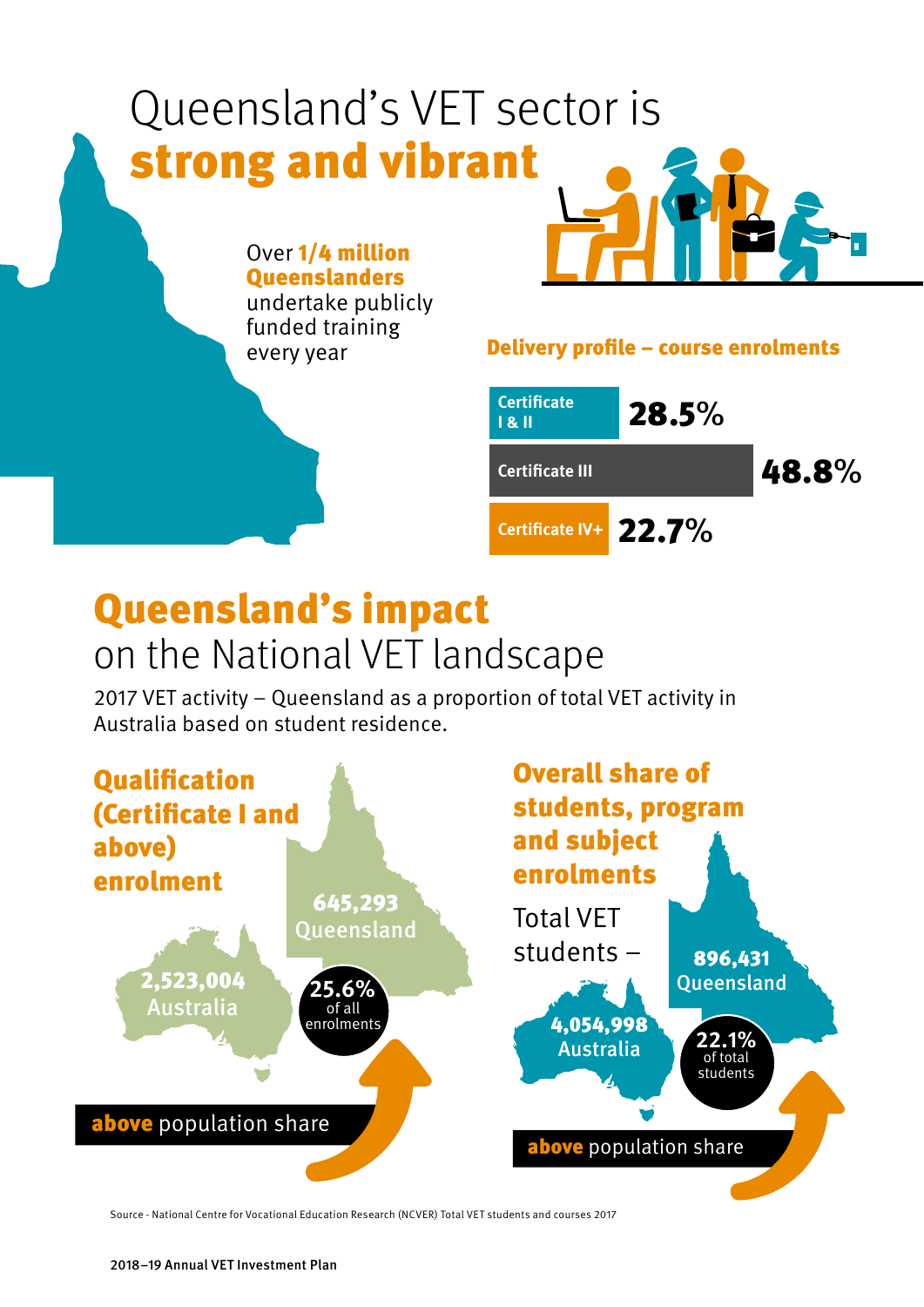

## **Minister's message**

The vocational education and training (VET) sector plays an important role in the Queensland Government's goal of creating jobs for a strong economy.

The Department of Employment, Small Business and Training is providing advice, support and funding to grow our state economy, encourage Queensland's small business sector, and respond to the current needs and future plans of industry, employers and individuals.

While the future of work is being debated and reimagined, the reality is training and re-skilling will continue to prepare job seekers and workers for the roles and responsibilities the economy needs now and in the years ahead. Developing a skilled and flexible workforce improves our economy's productivity, helps more people start or further their careers and encourages businesses to establish and grow here in Queensland.

The government's funding of \$777.9 million under the 2018–19 Annual VET Investment Plan (the plan), will support us in creating jobs for a strong economy. The Plan enables an efficient, effective training market that offers affordable, quality and attractive options for prospective students, trainees and apprentices.

Queensland has a vibrant, diverse and respected VET sector. While TAFE Queensland continues to fulfil its traditional role as a premium provider of training in Queensland, it is also meeting the demands and expectations of an evolving VET market.

Our partnerships with pre-qualified suppliers, both public and private, maintain choice for individuals and industry across a broad range of industry areas, and imposes performance standards that provide a focus on quality training outcomes.

Through the User Choice, Certificate 3 Guarantee and Higher Level Skills programs, we are supporting Queenslanders to undertake training that leads to real jobs or career advancement. The Certificate 3 Guarantee continues to achieve excellent results, with a recent survey of students who completed a qualification in 2015–16 finding that 82 per cent

were in employment or further training 12 months later. This latest destination survey has also found the share of people who are in jobs has continued to increase over previous years.

In addition, the Skilling Queenslanders for Work initiative is expanding in 2018–19, with \$80 million to assist more than 10,000 unemployed and underemployed people. This will fund projects and traineeships tailored to the individual needs of disadvantaged job seekers, and will help them compete for the opportunities available in their local job market. With over 16,600 people finding work as a direct result of participating in the Skilling Queenslanders for Work initiative so far, it is exciting to build on this successful program.

Jobs Queensland continues to provide strategic advice on future skills demand, training pathways and workforce needs to guide training investment for Queensland. A conduit between industry and government, Jobs Queensland's advice focuses on industry and regional engagement. Its current and future initiatives foster a skilled and productive workforce in Queensland's industries and regions.

Underpinning our commitment to quality training, we have a strong, independent umpire in the Queensland Training Ombudsman, to protect and promote a fair training system for students, training organisations and employers. The Office of the Queensland Training Ombudsman completed 170 formal enquiries and has run presentations for over 1700 stakeholders on their rights and responsibilities in the Queensland training sector.

Through the 2018–19 Annual VET Investment Plan, we are guiding and supporting a training sector that meets current demands, plans for future growth and responds to emerging needs. With the support, input and commitment from all of our stakeholders within the VET sector—a high quality and equitable system will position Queensland's workforce to take advantage of the opportunities presented by a dynamic and growing economy.

#### **The Honourable Shannon Fentiman MP**

Minister for Employment and Small Business Minister for Training and Skills Development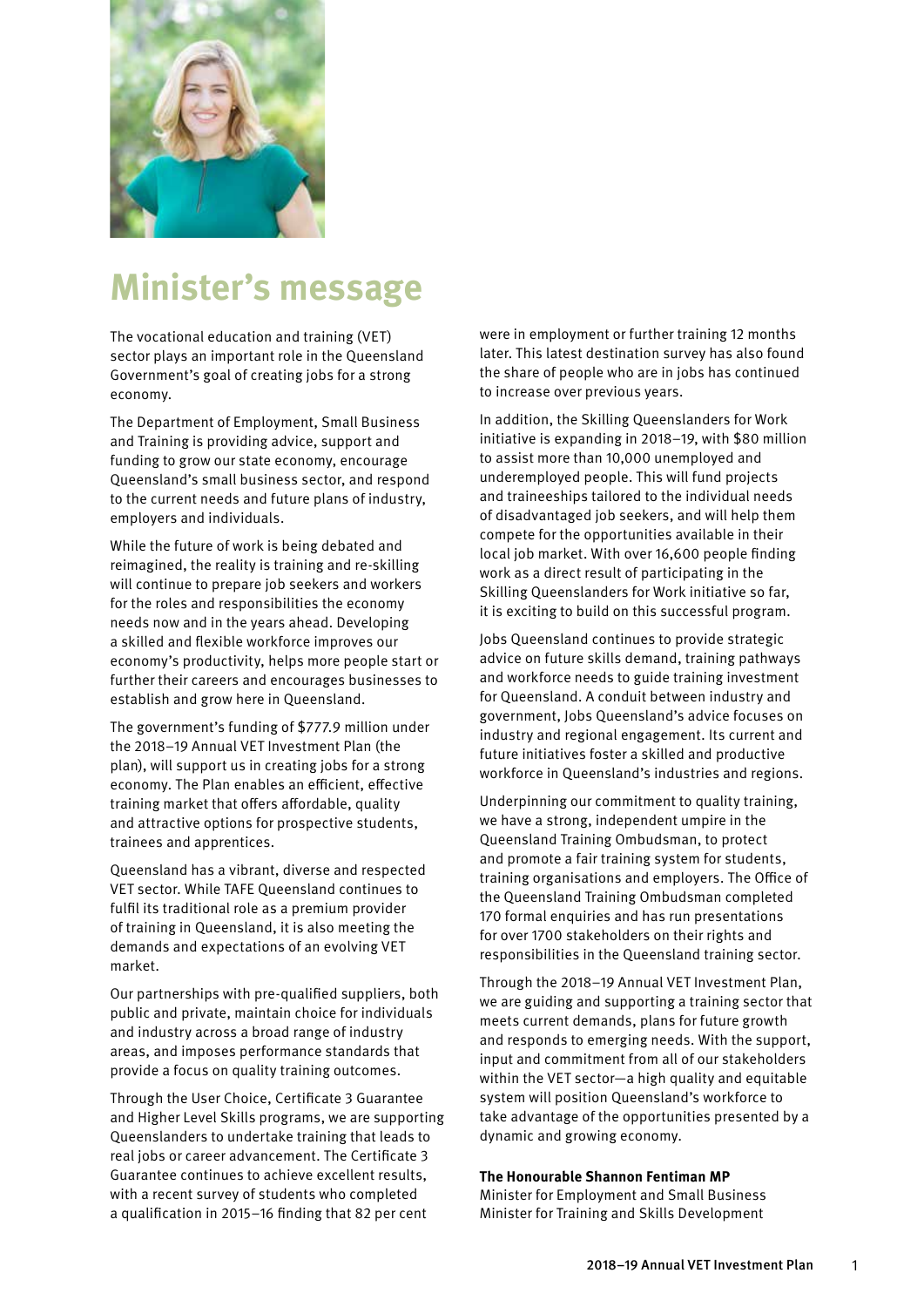## **Queensland VET landscape**

### Training integrated with employment and small business

The establishment of the Department of Employment, Small Business and Training during 2017–18 has provided a significant opportunity for the Annual VET Investment Plan to work in closer partnership with a range of other programs and services to provide all Queenslanders and small businesses with the opportunity to develop the skills required to participate and prosper in the economy.

While the programs within the plan already focus on providing skills for jobs, and small businesses are significant participants and beneficiaries of the VET sector, the new department provides an opportunity to enhance how VET investment can better support these key government objectives. Some of the Queensland Government's key employment and small business strategies that will complement the plan include:

#### Employment

#### **Back to Work – Regional Employment Package**

- Back to Work Regional is a \$305 million initiative designed to give businesses the confidence to employ regional jobseekers and provide an economic boost to regions facing challenging times.
- Employer Support and Youth Boost payments of up to \$20,000 are available to employers who meet all the program eligibility criteria.
- Employer Support Payments and Youth Boost Payments are available for employers who hire an eligible unemployed jobseeker, with applications open until 30 June 2020.

#### **Small Business**

• Advancing Small Business Queensland Strategy 2016–20 is creating an environment for Queensland to be the place for small business to start, grow and employ. This includes being a stronger advocate for small business, simplifying service delivery and connecting small business to opportunities.

• The Office of Small Business also seeks to position Queensland as the state for small business creation, growth and job generation through the delivery of targeted programs and services; manage the government's business services online through Business Queensland; and leverage the Advance Queensland agenda to foster entrepreneurship and innovation by small businesses.

#### Skills for Queensland

The Queensland Government recently released the Skills for Queensland discussion paper seeking feedback from stakeholders on key issues that aim to strengthen the VET sector to meet the skills needs of individuals, industry, employers and businesses, specifically:

- meeting the need for skills through industry advice and market settings
- role of providers in delivering VET services
- encouraging all Queenslanders to participate in VET.

Feedback from stakeholders will contribute to the development of a VET strategy that will outline the Queensland Government's longer term vision for VET, build on existing initiatives and identify new initiatives to create a flexible, agile and responsive sector for the future.

#### The Queensland Training Ombudsman

Since its establishment in September 2015, the Queensland Training Ombudsman's office has provided Queenslanders with dedicated support to resolve training issues or make complaints.

By offering a free, confidential and independent service to review and resolve enquiries and complaints from anyone in the VET system, including students, apprentices, trainees, employers, training providers and other stakeholders, the Office of the Queensland Training Ombudsman strengthens the state's VET sector by improving consumer protection and providing a clear pathway for complaint resolution.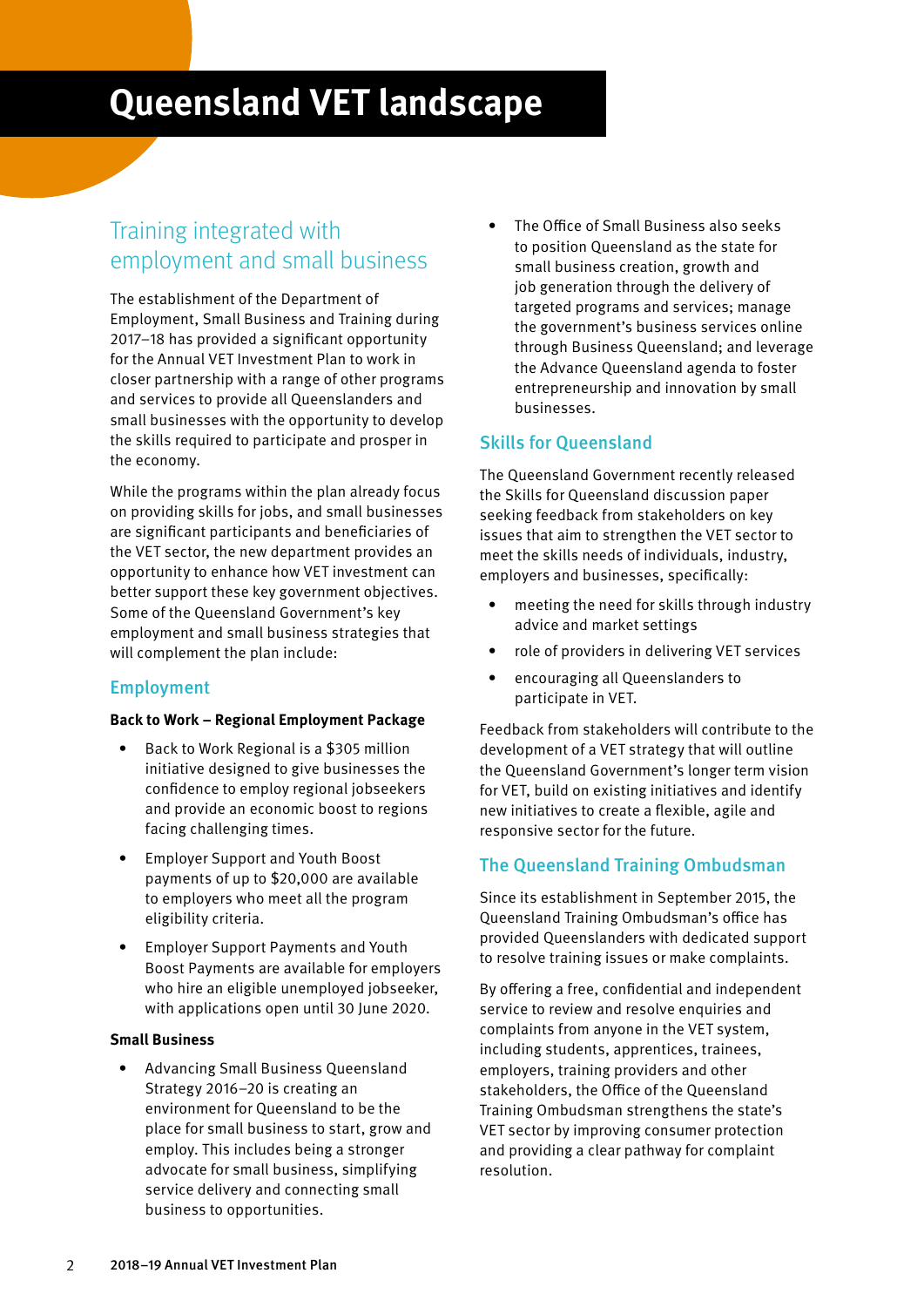The Queensland Training Ombudsman also plays an advocacy role by reporting on systemic issues in the VET sector and advising the government on ways to improve them.

#### Jobs Queensland

Jobs Queensland supports Queenslanders into the jobs of the future by fostering a skilled and productive workforce now and in the years ahead.

As an independent statutory entity, it brings together industry, industry associations and peak bodies, regions, communities, employers and unions, around the state to provide advice to the Minister for Employment and Small Business and Minister for Training and Skills Development on:

- skills it anticipates are required for particular industries and regional areas
- future workforce development and planning
- apprenticeship and traineeship system in Queensland.

Its research agenda assists government to determine the right skills mix for Queensland for the future, by working and collaborating with industry to obtain advice on future skills demand and workforce planning and development.

Jobs Queensland's advice has helped to shape this plan and its board remains focused on enabling industries and regions to grow and prosper—which will lead to more job opportunities and Queenslanders who are appropriately skilled to meet employment demand, both now and in the future.

In 2018–19, Jobs Queensland will continue to progress a substantive body of work, with a particular focus on industry and regional growth and demand. This work includes:

- leading research on the Future of Work and the possible implications in the areas of employment and skills policy within Queensland
- leading work to inform government on how to help support social enterprise activity to deliver economic and social outcomes for Queensland
- undertaking a strategic review of the Certificate 3 Guarantee program
- continuing work on anticipated skills needs, with a particular focus on industries and regions
- delivering a workforce development plan for Townsville and undertaking other place-based approaches to anticipating skills needs and workforce planning and development
- continuing to lead workforce planning and development activity across a range of priority government initiatives including the Advancing Queensland Tourism Strategy, the National Disability Insurance Scheme and the Advance Queensland Industry Roadmaps
- developing a Workforce Planning Hub for small to medium businesses providing materials and tools to build capability in workforce planning and development
- providing ongoing advice to direct investment in the \$4 million Training in Emerging and Innovative Industries Fund.

Findings and recommendations from these projects will be considered with industry and will help inform VET investment planning for 2019–20 and beyond.

## Strong public provider

The Queensland Government recognises that the VET sector requires strong, efficient and sustainable public providers to meet the diverse skills needs of industry and the economy, and the employment aspirations of Queenslanders.

VET investment arrangements in Queensland remain contestable to provide consumers, both students and employers, with choice to select the approved registered training organisation, known as a pre-qualified supplier (PQS), that best meets their needs, and to drive efficiency through competition. The programs outlined in the plan also provide for demand-driven funding through PQS to support eligible students and employers to influence the flow of government funding without additional administrative processes or further 'red tape'.

However, the government acknowledges that, while this investment model has advantages for stakeholders, TAFE Queensland can face significant challenges when competing with lower cost and smaller nimble suppliers.

The 2018–19 Annual VET Investment Plan will therefore continue to provide a range of strategies to support TAFE Queensland to perform their important role in the VET system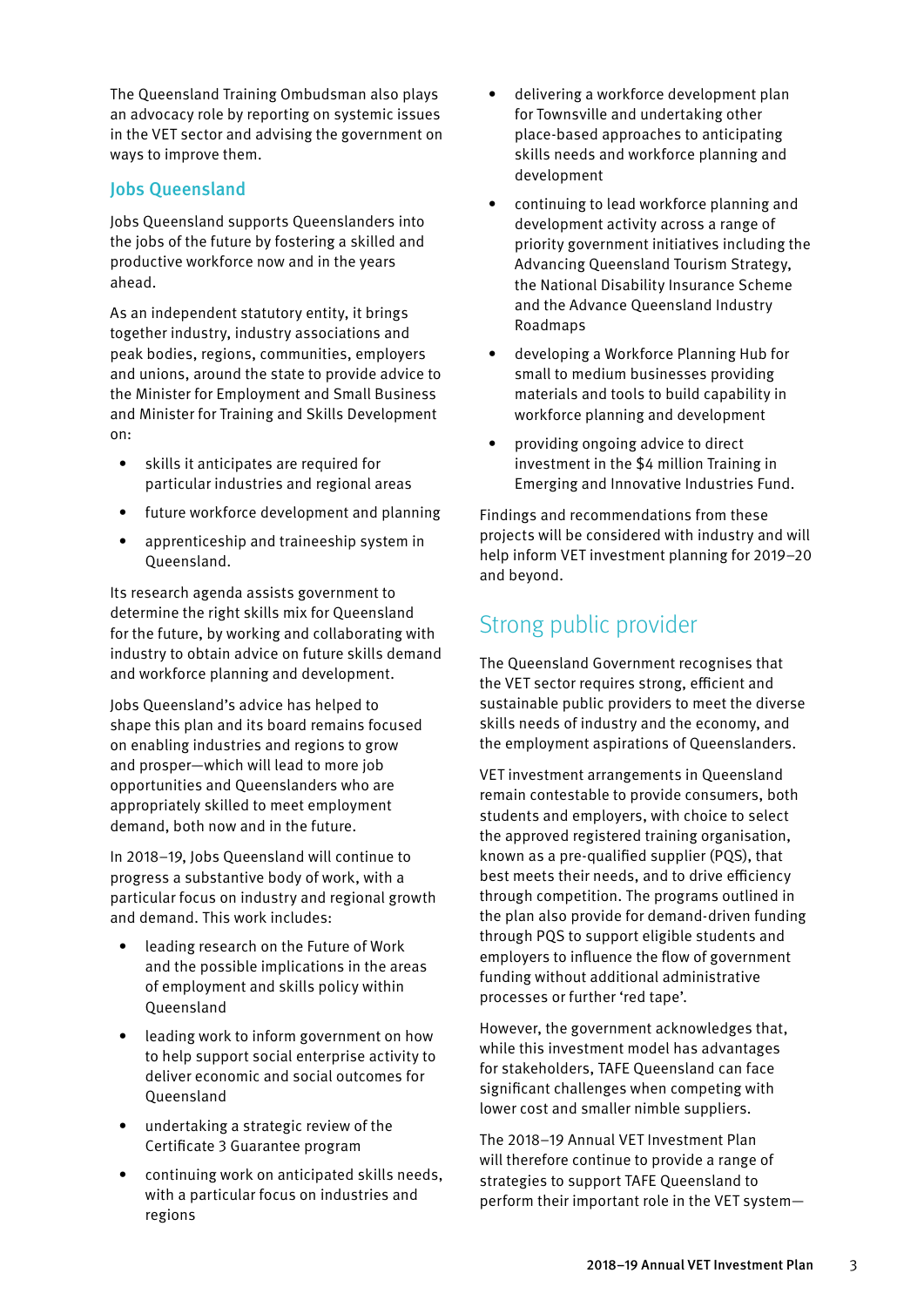as a core provider of trade and technical training, pathways to higher education and statewide services through a network of campuses, and as a quality benchmark for the system.

#### **TAFE Queensland partners with Professor Jimmy Choo OBE**

In September 2017, TAFE Queensland partnered with world-renowned fashion icon and artisan turned educator, Professor Jimmy Choo OBE. to deliver a series of events around innovation and creativity in the fashion industry. The partnership provided TAFE Queensland students with invaluable access to an industry leader and aided the facilitation of successful learning outcomes. TAFE Queensland is a key contributor in fashion design education.

## Continuing focus on quality

In May 2017, the Queensland Government released the Queensland VET Quality Framework as part of the commitment to achieving quality outcomes from the state's investment in VET.

While most providers of VET in Queensland already operate to a high standard, the

framework outlines the department's approach to quality oversight of publicly-funded VET, detailing the many integrated measures that work to build confidence in the system and investment in skilling strategies.

The framework is used to guide the development and ongoing refinement of operational policy, procedures and guidelines, and helps stakeholders understand the system and their roles—at both national and state levels. During 2018–19, further strengthening of oversight controls include the development of a Strategic Audit Plan and rollout of a control self-assessment approach that leverages PQS internal monitoring of performance in relation to compliance.

The PQS Review Panel provides oversight of all aspects of the department's PQS process, including application, assessment, monitoring, compliance and contentious issues. The panel also monitors the ongoing effectiveness of the framework and will provide guidance and oversight of future measures that result from economic conditions and changes to the national VET policy landscape.

Further details about the Queensland VET Quality Framework can be found at [www.training.qld.](https://training.qld.gov.au/docs-data/strategies/qualityframework) [gov.au/docs-data/strategies/qualityframework.](https://training.qld.gov.au/docs-data/strategies/qualityframework)

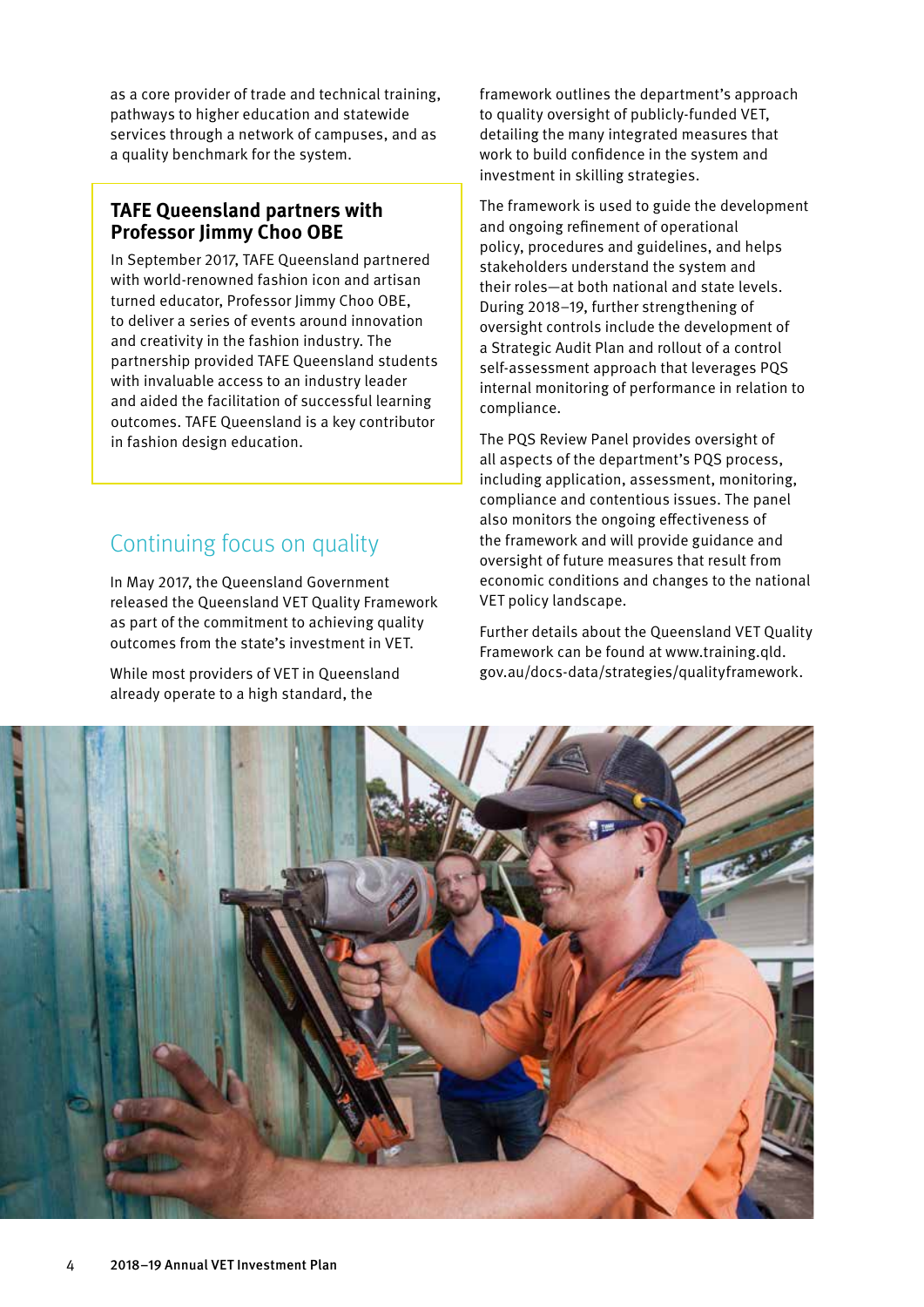## **Supporting Queensland communities**

While Queensland has a strong network of regional economies and communities, economic and labour market changes are not experienced consistently across the state. As some regional economies transition or change to meet new market opportunities, their skills profiles need to adapt.

Demand-driven funding through the plan actively supports the decisions of individuals and employers across Queensland—directing the flow of government funding whenever an employer contracts an apprentice or trainee, a job seeker responds to an opportunity for training, a school student works with their school to include a VET qualification in their senior studies, or when a worker decides to develop their skills.

As a result, the VET investment profile is different in each region across Queensland as the training undertaken is reflective of the industries in our local economies, the preferences of local residents, decisions made by local employers, and the profile of the registered training organisations that operate in the region.

Additionally, to foster vibrant regional communities and enable Queenslanders to access the skills they need for local jobs, career progression or business opportunities – the Queensland Government pays location loadings, in addition to the government contribution for the training, to support the costs of delivery into country (regional) and remote areas of Queensland, and Cape York and Torres Strait communities.

## Regional Skills Investment Strategy

The Regional Skills Investment Strategy (RSIS) is a \$9.0 million four year initiative introduced in 2017–18 that aims to support selected regions to identify current and emerging jobs and design tailored solutions delivered under the Annual VET Investment Plan to ensure a supply of skilled local people to meet skill demand.

Project locations are identified by the RSIS Advisory Committee comprising of representatives from the department, Jobs Queensland, Local Government Association of Queensland and Department of State

Development, Manufacturing, Infrastructure and Planning. The committee recommends priorities based on analysis of economic and labour market data, local intelligence, local employment opportunities and government priorities.

In 2017–18, six RSIS projects were rolled out across Queensland worth \$2.1 million. Initial project locations include Mackay, Central Highlands, Central Western Queensland, Bundaberg, Ipswich and Southern Downs. These projects are supporting regional communities to collaborate on local workforce issues related to skilling and training and identify local solutions and outcomes.

The RSIS is bridging the gap between existing training opportunities available through the plan and current workforce skill needs in targeted regions throughout Queensland. Through these projects, it is anticipated that the department will be able to tailor training solutions to meet local skills needs, which may include targeted investment in skill sets or other specific training outcomes, revised eligibility arrangements to support local participation, or support for local community or industry projects.

In 2018–19 a further 12 RSIS projects are expected to be rolled out across regional Queensland.

#### **Case study**

Mackay was one of the initial project locations supported by the RSIS Advisory Committee, with Mackay Regional Council being selected to deliver the project due to their knowledge of local and economic employment issues and their capability to coordinate service delivery between stakeholders and partnering agencies. The council have elected to engage with three focus industry sectors being agriculture, mining support services and community services/health over a two year period in the region.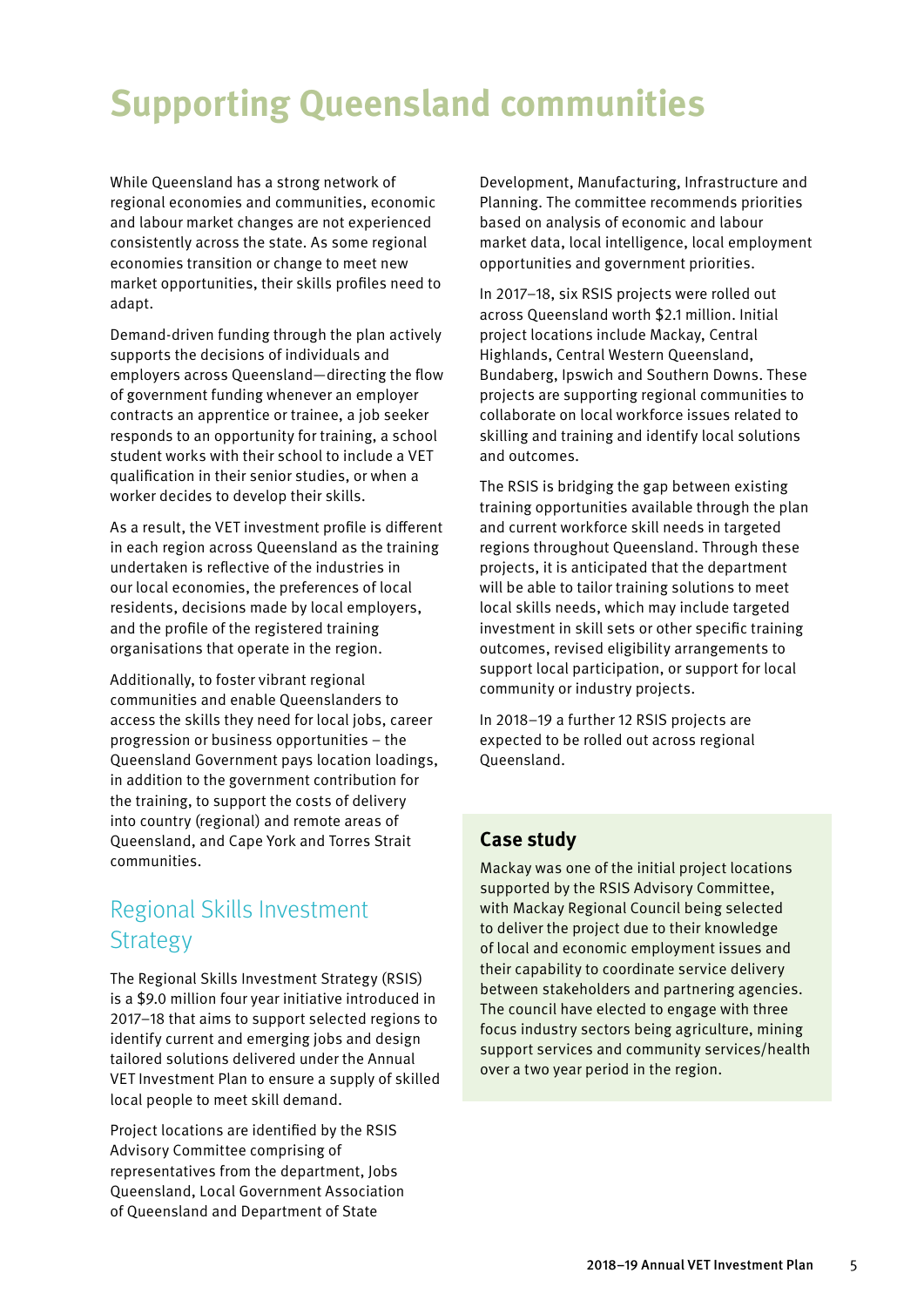## **Support for priority groups**

## Skilling Queenslanders for Work

The Skilling Queenslanders for Work initiative supports unemployed and under-employed Queenslanders through training and work placements to assist them in gaining employment and improve social inclusion.

In 2017–18, 352 community sector-driven projects worth around \$64.5 million were approved for delivery across Queensland to provide nationally recognised training, skills development and job opportunities to 12,006 disadvantaged Queenslanders.

In 2017–18, the First Start program allocated \$4.25 million across 61 local councils and one statutory authority for 340 traineeship positions to provide wage subsidies to employ additional trainees over 12 months. Of these positions, 25 formed part of the Commonwealth Games Indigenous Traineeship program coordinated by the former Department of Tourism, Major Events, Small Business and the Commonwealth Games. Further funding was also made available in 2017–18 for community-based organisations to create new traineeships with \$1.76 million allocated to 30 community-based organisations to employ 88 trainees.

In addition, \$1.88 million was paid under Work Start incentives in 2017–18 to private sector employers in Queensland, ineligible under Back to Work, for employing a former Skilling Queenslanders for Work participant as a trainee or apprentice.



## Aboriginal and Torres Strait Islander people

The Queensland Government is committed to providing Aboriginal and Torres Strait Islander people with the skills they need to successfully transition into the workforce.

To encourage and support greater participation by Aboriginal and Torres Strait Islander people, the plan provides:

- higher concessional government subsidies to enable PQS to reduce the co-contribution fee and/or provide increased learning support for the student
- location loadings in addition to the government subsidy for training to support the costs of delivery into country and remote areas of Queensland, and Cape York and Torres Strait communities
- subsidies for specific vocational qualifications, such as the [Certificate III in](file:///DESBT/Projects/18048_Annual%20Investment%20Plan%20AVIP/Supplied/javascript:void(0))  [Aboriginal and Torres Strait Islander Cultural](file:///DESBT/Projects/18048_Annual%20Investment%20Plan%20AVIP/Supplied/javascript:void(0))  [Arts](file:///DESBT/Projects/18048_Annual%20Investment%20Plan%20AVIP/Supplied/javascript:void(0)) and the Certificate III in Aboriginal and/ or Torres Strait Islander Primary Health Care
- additional community-based support for Indigenous students to achieve qualification and employment outcomes is available through the Skilling Queenslanders for Work initiative.

VET participation by Aboriginal and Torres Strait Islander students remains strong under the plan, with the proportion of total students increasing from 6.2% in 2015–16 to 7.1% in 2016–17 and 7.5% in 2017–18.

#### **Case study**

The Local Government Association of Queensland (LGAQ) was approved funding of \$3.0 million over three years from July 2015 for the Capacity Building for Remote Indigenous Communities project—to build capacity across the local government workforce and provide opportunities for sustainable employment in remote indigenous communities. To date, over 1200 employees in Indigenous Councils have been trained with a completion rate in excess of 95 per cent, allowing locals to take over job functions previously undertaken by outside fly-in fly-out contractors and imported talent. The plan will support the continuation of this successful partnership with LGAQ.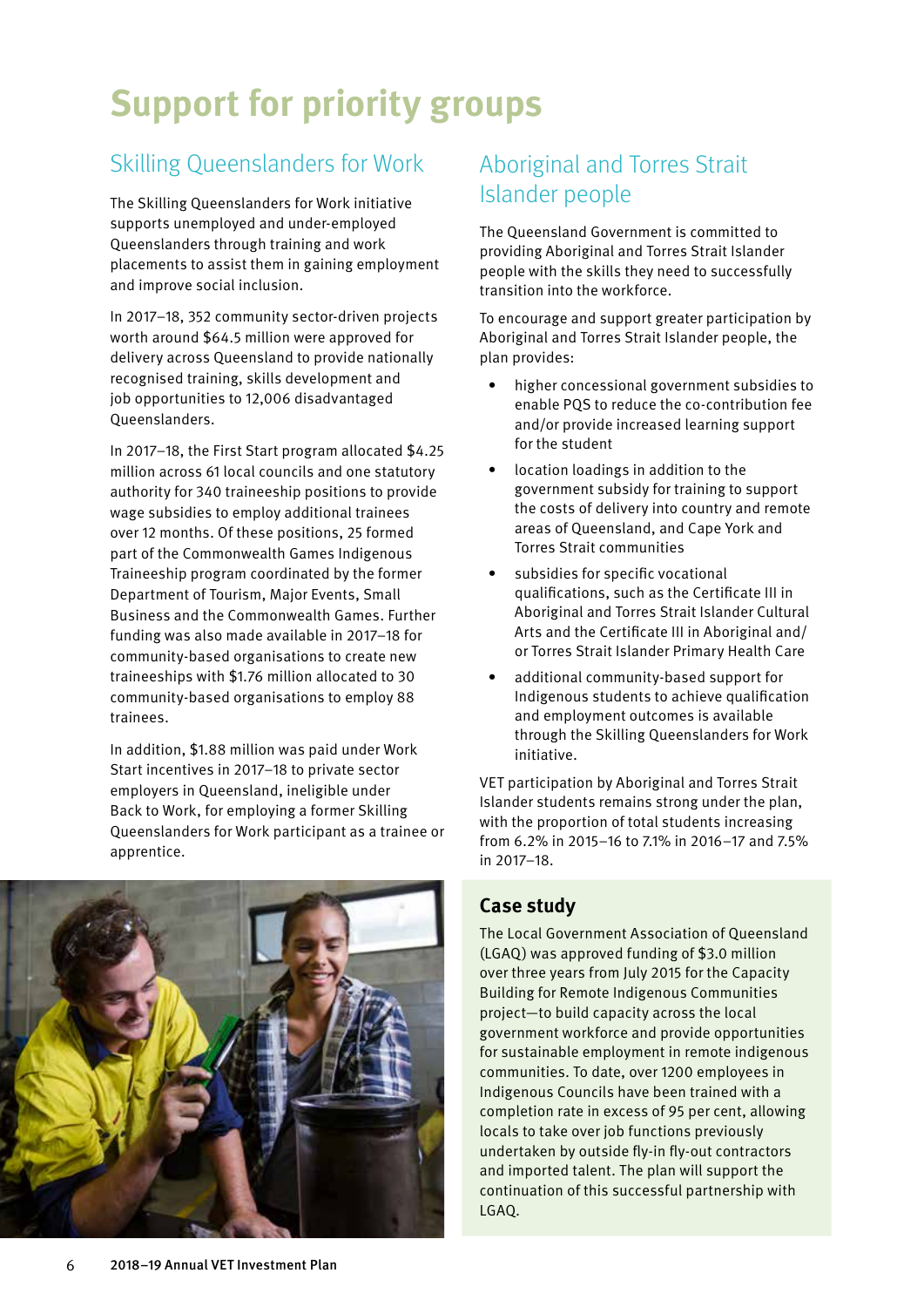## Young Queenslanders

The Queensland Government remains committed to supporting the transition of young people from school to further education and the labour market. Young people represent the future workforce of Queensland, so supporting young people to make successful transitions is a significant focus for the plan.

The plan provides a range of assistance for young Queenslanders, with a particular focus on supporting young people to engage in education, training or work, such as:

- higher concessional government subsidies
- additional support through the Skilling Queenslanders for Work initiative for those young people at risk of disengagement through programs such as Get Set for Work, Ready for Work and Youth Skills
- supported flexible training pathways outlined in a training and support plan tailored to the learner's circumstances and abilities, which may include foundation skills to address literacy and numeracy barriers or access to lower-level qualification
- providing free tafe in high priority qualifications to support Year 12 graduates in their first year post school to transition to employment.

VET participation by young students aged 15 to 19 years remains strong under the plan, with the proportion of total students increasing from 28.6% in 2015–16 to 31.2% in 2016–17 and 31.4% in 2017–18.

#### **Free tafe for Year 12 graduates**

To support Year 12 graduates successfully transition to employment, the Queensland Government offers free tafe in high priority areas. Eligible Year 12 graduates must enrol and start training in a high priority qualification within the calendar year after leaving school. While completing a qualification, students gain experience in the workplace learning the skills employers need – giving them a competitive edge in the job market.

There are nearly 160 qualifications to choose from across a range of industries, including information technology, avionics, engineering, business, nursing, aged care and hospitality and commercial cookery. Some qualifications are delivered on campus or as part of an apprenticeship or traineeship.

These high priority qualifications develop the skills needed by employers and the Queensland economy, and are based on skills demand, advice from industry, and whether the qualification will lead to employment.

The full cost of training is covered, so students don't need to contribute to their training fees.

More information available at www. training.qld.gov.au/freetafe

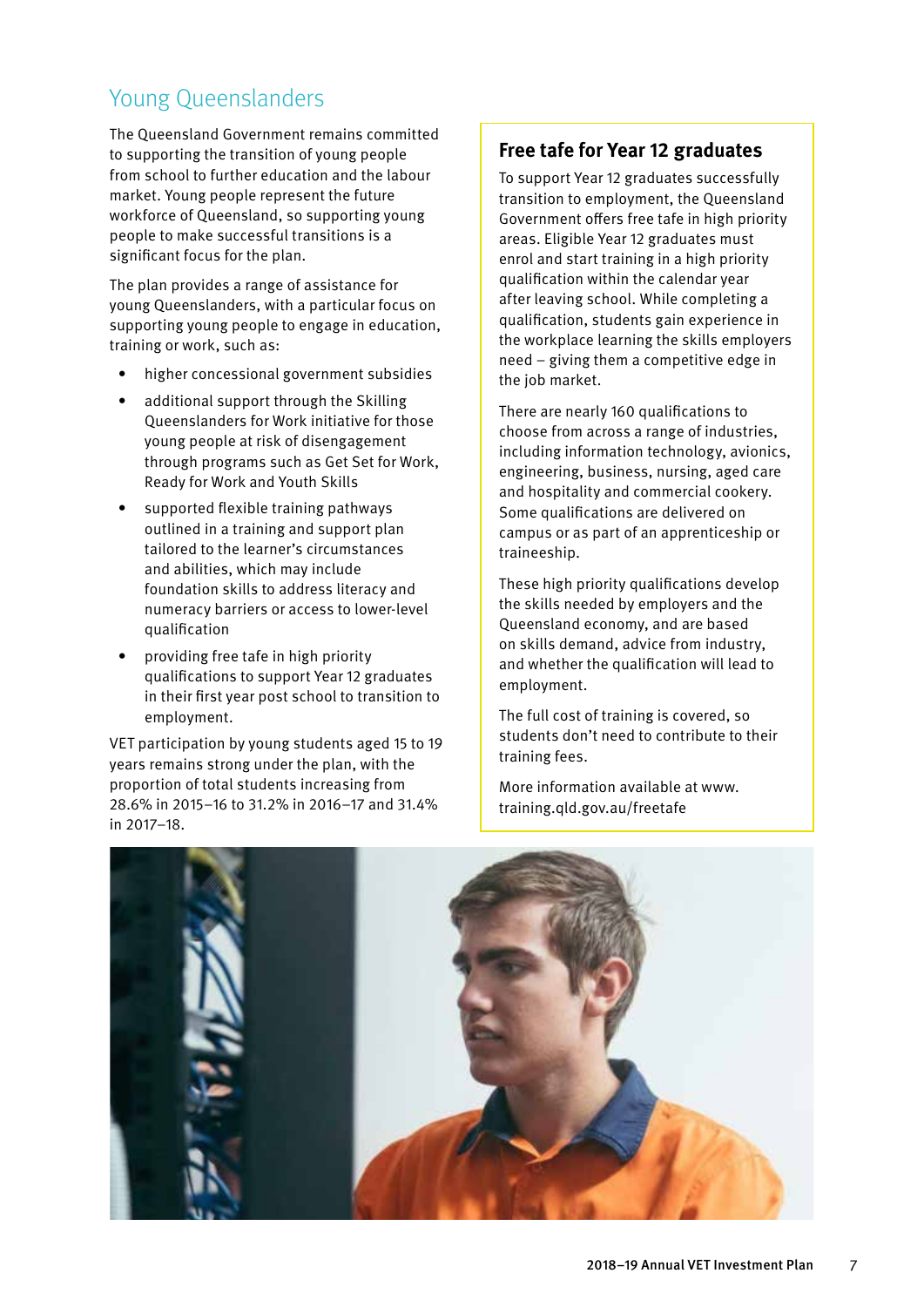

### Queenslanders with a disability

PQS are required to implement effective inclusive practice strategies for students consistent with the Queensland VET Inclusive Learning Framework; fully inform consumers of their training options prior to enrolment; and tailor training and assessment to suit an individual's learning and support needs. To encourage and support greater participation by learners with a disability, the plan supports inclusive practices through:

- Skills Disability Support, a targeted initiative providing specialised technology and services to PQS to assist their learners with disability to gain nationally recognised skills and qualifications
- higher concessional subsidies to encourage people with disability to undertake vocational qualifications
- additional community-based support to achieve qualification and employment outcomes is available through the Skilling Queenslanders for Work initiative
- foundation skills training to ensure Queenslanders enrolling in vocational qualifications are equipped with the required language, literacy and numeracy skills.

The National Disability Insurance Scheme (NDIS) will be rolled out in Queensland over three years, from mid-2016 to 2019, and will provide people with disability more choice and control over their disability supports.

VET participation by students with a disability remains strong under the plan, with the proportion of total students increasing from 5.1% in 2015–16 to 5.4% in 2016–17 and 5.8% in 2017–18.

#### **Case study Breakthru Ltd**

Breakthru Ltd was awarded \$181,600 under the Community Work Skills program to assist 50 disadvantaged Queenslanders in the North Queensland region to develop the necessary skills and acquire the qualification needed to secure employment within the community services industry.

With the rollout of the National Disability Insurance Scheme across Queensland, Breakthru recognised the progressive increase in demand for workers across the community services sector and in the range of skills and abilities required to meet this new demand. In partnership with local disability service providers and capitalising on the knowledge and skills of Breakthru's current National Disability Insurance Scheme transformation team, project participants completed nationally recognised training in the Certificate III in Individual Support. Using a 'place and train' model that focused on training in real life working environments, participants developed their employment capacity and gained the necessary skills to secure employment. Of the 50 participants assisted, 44 or 88 per cent completed accredited training, with 40 or 80 per cent successfully gaining employment upon project completion.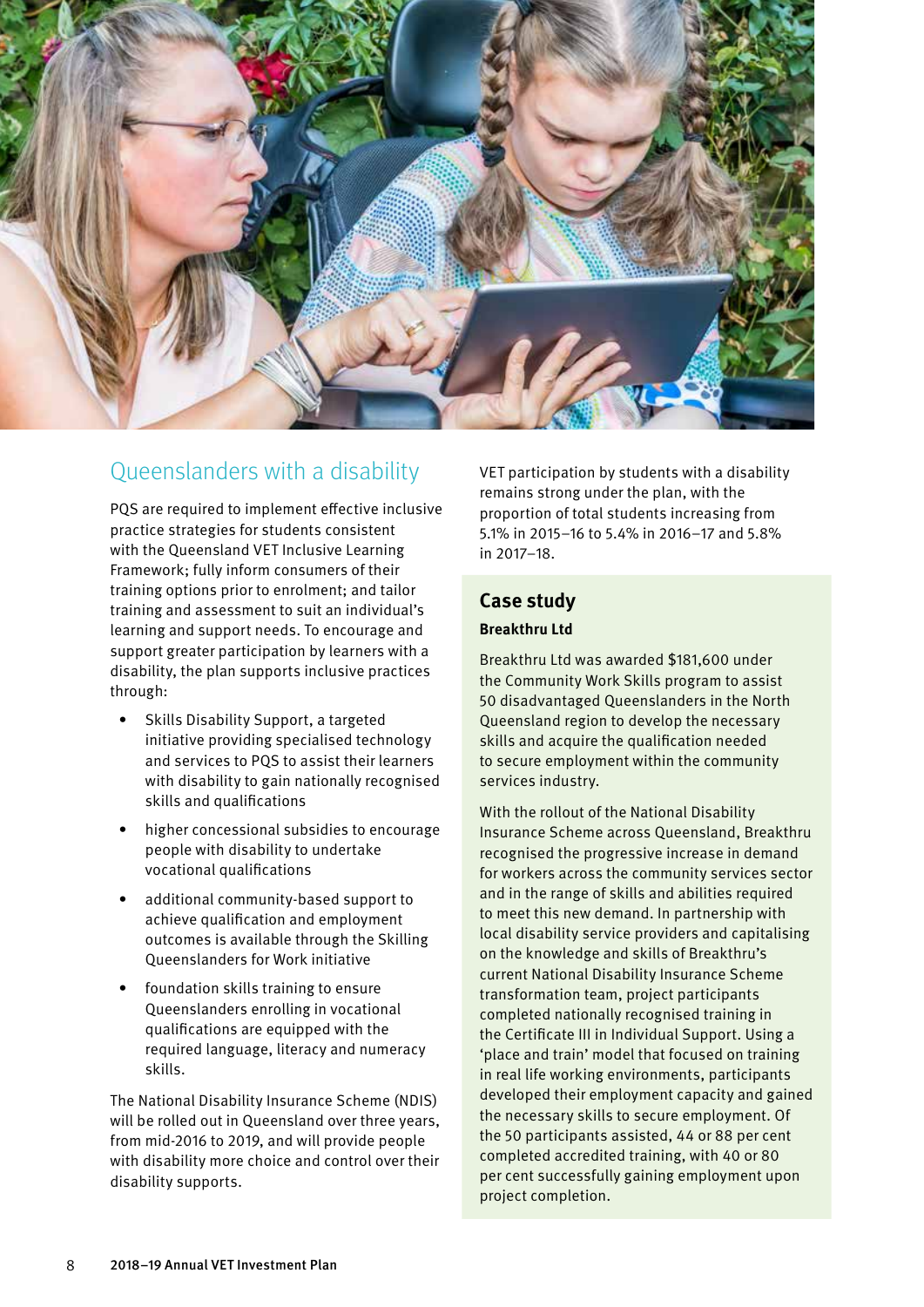## Regional Skills Adjustment **Strategy**

Certain population groups are often more adversely impacted by economic change, and require additional support to navigate and engage effectively with existing services, training programs and emerging labour market opportunities. The adjustment process underway in many regions highlights the importance for government to selectively intervene, to encourage and support individual skills development pathways to leverage local jobs, and encourage employers to support the employment of skilled locals to build strong and diverse regional economies.

The Regional Skills Adjustment Strategy (RSAS) is a \$10 million two-year initiative managed by TAFE Queensland that targets specific regions facing economic uncertainty, and supports individuals to gain the foundation, employability and technical skills needed to transition to the jobs of the future.

The initiative targets those regions experiencing significant economic changes, particularly to their traditional industry base, to support workers to gain new skills required by their current employers, or to develop skills to support a transition to new job opportunities.

The assistance provided is tailored to suit the needs of each region based on community and industry consultation, and the population groups targeted, and may include:

- career planning and other assessments
- employability skills (may include literacy and numeracy, digital, and specific vocational skills)
- training (may include nationally recognised, industry recognised or non-accredited training)
- other individual support.

#### **Case study**

#### **RSAS Ipswich**

TAFE Queensland is working with affected employees in the meat processing industry in Ipswich through the RSAS following the closure of Churchill abattoir and Baiada Poultry. Individual workers have received training and support aligned to their employment aspirations, and for those seeking to remain in the meat processing industry, TAFE Queensland is working with employers in the region to support the transition of workers.

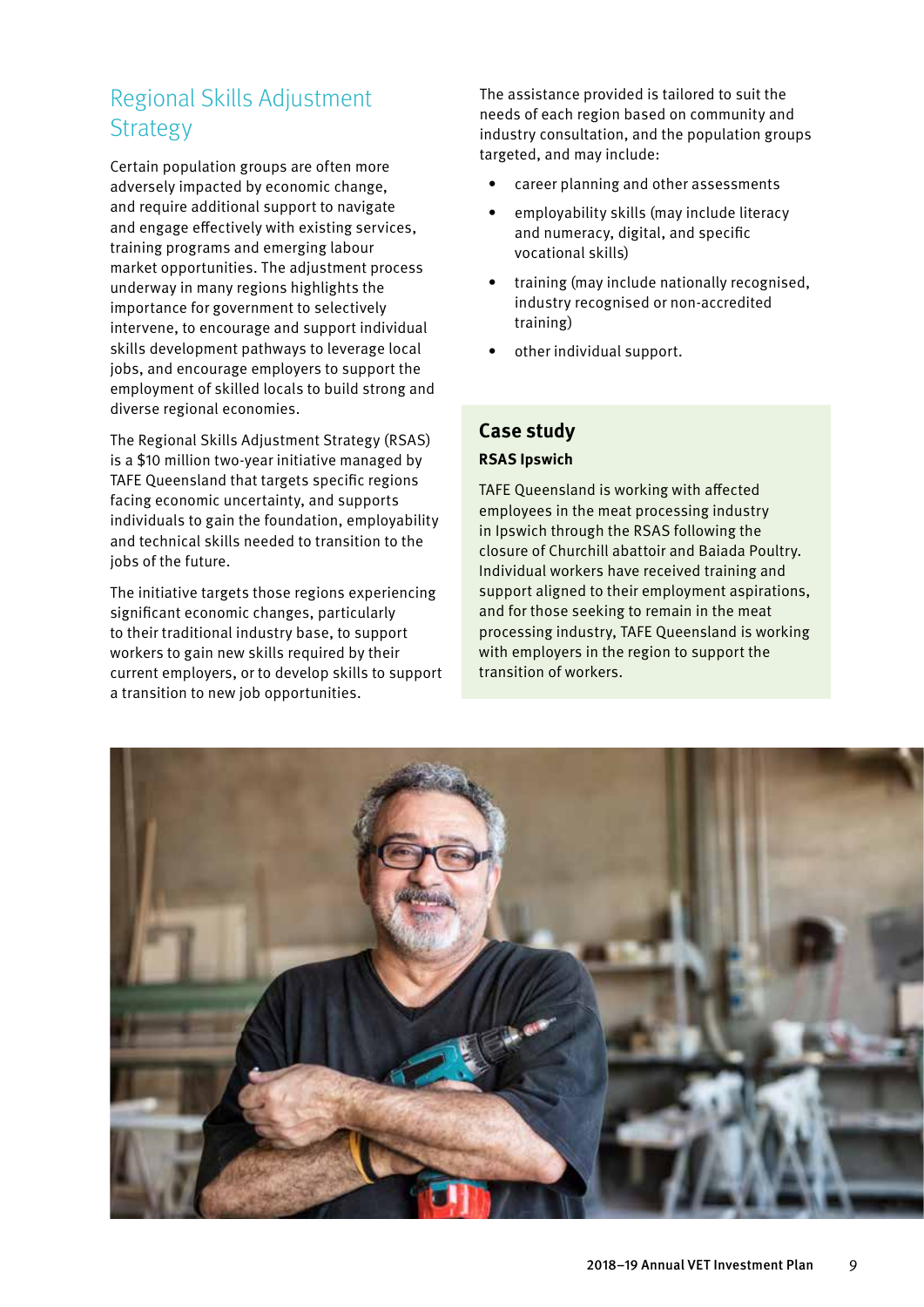## **Priority industries**

The level of VET investment for different industry sectors continues to be influenced by professional, regulatory or industrial relations requirements, established recruitment preferences of industry, and the relevance of training pathways to occupations in the sector.

Similar to previous years, there remains strong alignment between the level of VET investment and labour demand in sectors where there is an existing driver for VET qualifications, such as award or licence requirements, or established industry practice.

During 2017–18, investment was highest in skills related to the construction; community services; utilities; engineering; and hospitality sectors. These five sectors accounted for over 50 per cent of VET investment in 2017–18, and represents significant employment destinations for Queenslanders, accounting for over 40 per cent of all employment in Queensland as at February 2018.

The educational profile of these sectors confirms a diverse demand for skills, with some industries relying on the VET system to supply the majority of their entry-level workers (construction and engineering), others requiring a mix of VET and university graduates (community services), and others where the majority of the workforce do not hold post-school qualifications (hospitality).

## Advanced manufacturing

The advanced manufacturing sector is recognised as one of Queensland's top 10 industries— contributing around \$20 billion a year to the Queensland economy and is viewed by the Queensland Government as a critical driver of innovation and productivity.

Jobs Queensland's *Advancing Manufacturing Skills: A Skills, Training and Workforce Development Strategy for the Manufacturing Industry in Queensland* (the strategy) is part of the Queensland Government's *Advanced Manufacturing 10-Year Roadmap* (the roadmap) and outlines the transformation currently occurring across the industry due to impacts from increased globalisation of markets, Industry 4.0 and the move towards mass customisation of higher value product.

The strategy recognises the need for a highly skilled manufacturing workforce to contribute to the sector's competiveness over time. As such, the VET sector is recognised as playing a critical role in developing the skills, training and workforce development necessary to assist Queensland manufacturers meet these demands.

The government will support the growth of the skills required for employment and career development in the manufacturing sector

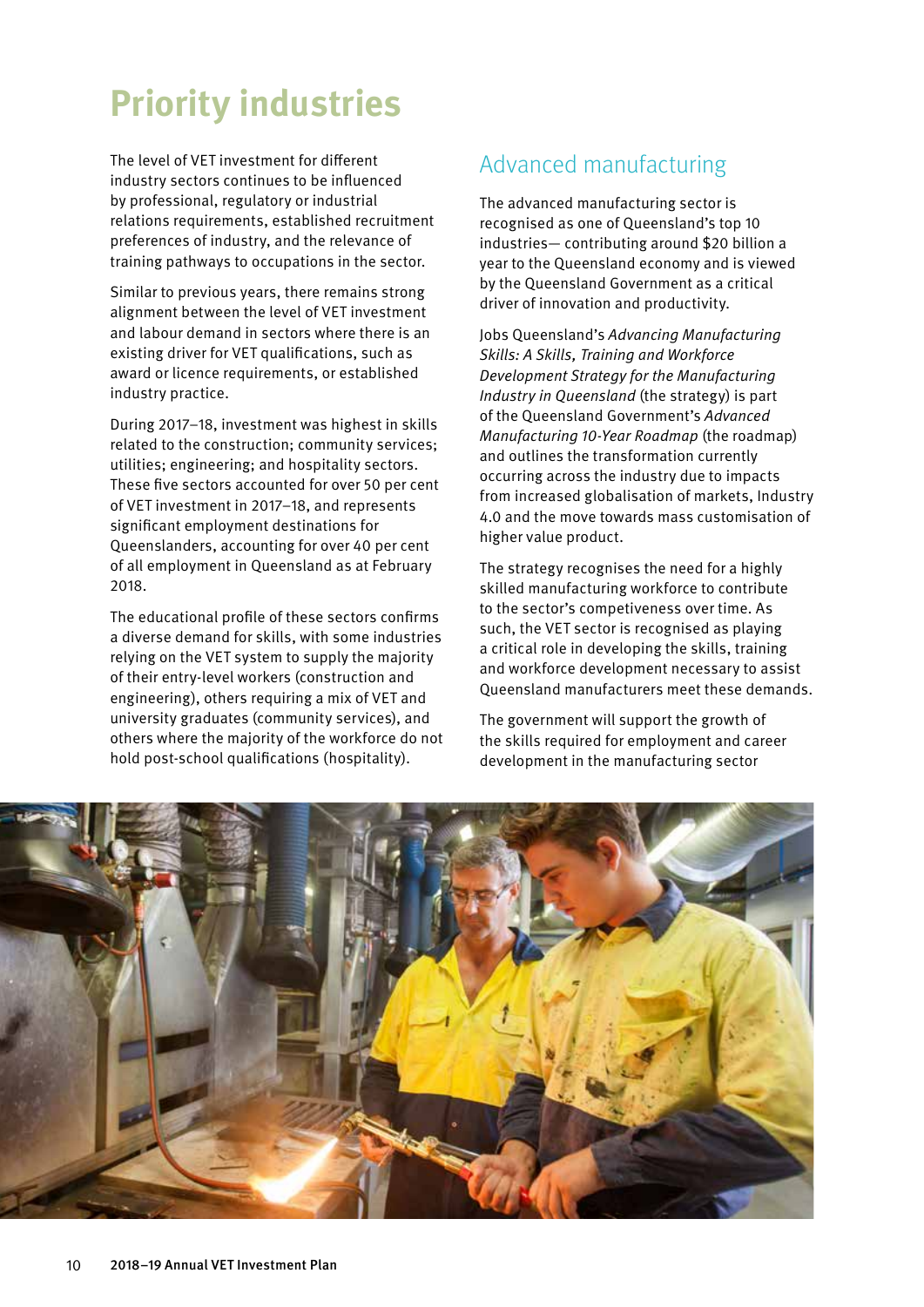through ongoing investment of over \$50 million under the plan. Priority training pathways for the manufacturing sector include certificate I to advanced diploma level training, supporting apprentices and trainees under the User Choice program, individuals (including school students) seeking entry-level skills under the Certificate 3 Guarantee program, and individuals (including existing workers) seeking skills to advance their careers under the Higher Level Skills program.

In addition to this investment and as part of the Queensland Government response to the strategy, the department will progress work around the priority actions identified by Jobs Queensland and develop industry leadership of workforce development for advanced manufacturing. This approach is intended to support the development of new training solutions to address emerging skills needs such as new work-based training pathways and employability skills for the manufacturing workforce, such as adaptability, resilience, digital literacy, and science, technology, engineering and mathematics (STEM) skills.

### National Disability Insurance Scheme

The Queensland Government is working closely with the Australian Government, local communities and the disability sector to ensure that the transition to the National Disability Insurance Scheme (NDIS) is effective in terms of the rollout of services to clients throughout Queensland.

Success of the rollout will be dependent on the development of a highly skilled workforce positioned to provide more than 90,000 Queenslanders with the reasonable and necessary disability support they need for day to day living, injecting approximately \$4 billion per year into the Queensland economy.

To meet this demand, it is predicted that the current disability services workforce will need to double before the scheme is fully rolled out in 2019, equating to an estimated 13,000 additional workers required in Queensland. Jobs growth is expected to include a range of roles such as support workers, specialist health practitioners, case managers, office administration, customer service and community engagement.

A Queensland NDIS NGO Workforce Strategy (WorkAbility Qld) has been developed by a

consortium of peak bodies in collaboration with key government agencies. The consortium includes:

- National Disability Services (NDS)
- Community Services Industry Alliance (CSIA)
- Queensland Council of Social Services (QCOSS)

WorkAbility Qld aims to work collaboratively with the sector, government and the National Disability Insurance Agency (NDIA) to meet the identified needs of the sector in Queensland, and build the sector workforce supply and capability to meet demand under the NDIS.

The plan subsidises a range of qualifications and skills sets to equip the NDIS workforce with the skills necessary to meet client needs as they emerge. For example, there are skill sets and qualifications offered in a range of community services areas, as well as a number of health qualifications—such as the Certificate III in Individual Support designed to align with personal care roles, and the Certificate III and IV in Allied Health Assistance designed for roles which support allied health professionals—and skill sets, such as Induction to Disability.

The department has partnered with the consortium to develop the NDIS Training and Skills Support Strategy (NTSSS), which represents an investment of \$5 million over three years to 2020 for training, support and workforce development activities in this sector. The NTSSS will leverage current programs and mainstream investment for this sector within the plan, and will parallel the rollout plans of the NDIS to actively support the supply of skilled staff to match employment demand from NDIS providers in regions.

NTSSS priorities for 2018–19 will include developing and trialling new approaches to upskilling the NDIS workforce; supporting new entrant pathways to grow the NDIS workforce; and improving the quality of VET outcomes for the sector.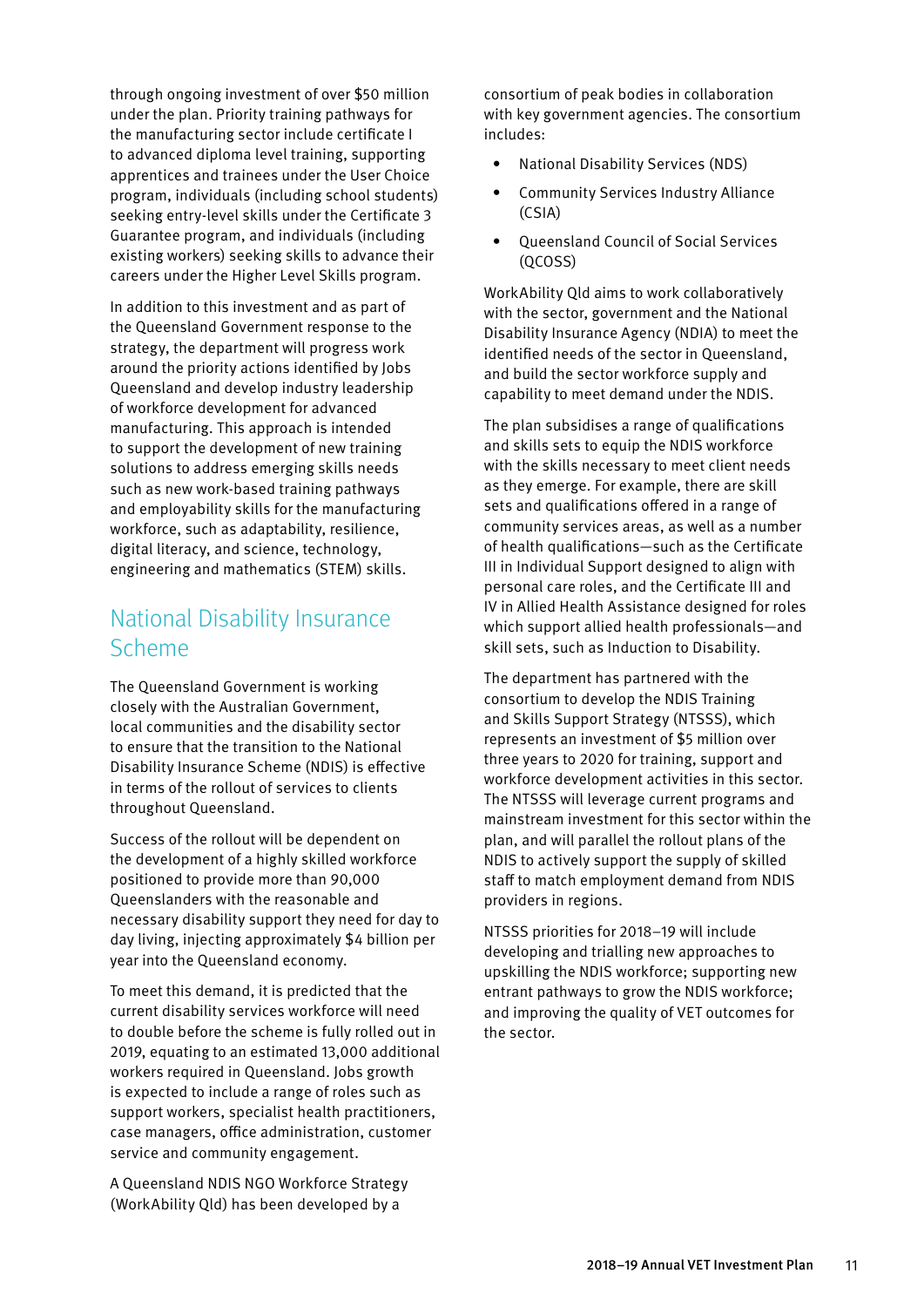### Advancing tourism

Tourism is an important driver of the Queensland economy, creating jobs, attracting investment and sustaining communities, and the government has a long-term commitment to grow the state's \$ 25 billion tourism industry and cement Queensland's position as a world-leading tourism destination.

Advancing Tourism 2016–20 is the Queensland Government's plan to grow tourism and jobs, and seeks to capitalise on the opportunity afforded by unprecedented growth in tourism to increase market share and boost tourism jobs.

Given the important role that tourism plays in the Queensland economy, it is vital that industry has the skills and experience to meet the growing demands of visitors who are seeking high quality services and experiences.

Jobs Queensland released its Queensland Tourism Workforce Plan 2017—2020 on 20 July 2017. The plan provides recommendations that can be owned by industry in partnership with government and actioned at a local level as well as statewide. The Tourism Workforce Plan as part of the government's Advancing Tourism strategy will inform VET investment during 2018–19 to continue to address the emerging skills needs of the sector.

During consultation to develop the Tourism Plan, industry requested Jobs Queensland develop 13 tourism regional specific plans and these are currently being finalised.

The government will support the growth of the skills required for employment and career development in the tourism and hospitality sectors through the ongoing investment of around \$40 million in training and skills under the plan.

Priority training pathways for the tourism and hospitality sectors include apprenticeships in commercial cookery, traineeships in hospitality and travel, VET in Schools opportunities, entry-level training in hospitality skills, and workforce development aligned to higher level qualifications.

In addition to this investment, the department will also implement a training skills and support strategy during 2018–19 to progress priority recommendations identified by Jobs Queensland and to develop industry leadership of workforce development for the tourism sector. This approach will support the development of new training solutions to address emerging skills needs such as alternate training pathways to support the entry of underrepresented groups, and skill sets for entrepreneurship and digital tourism.

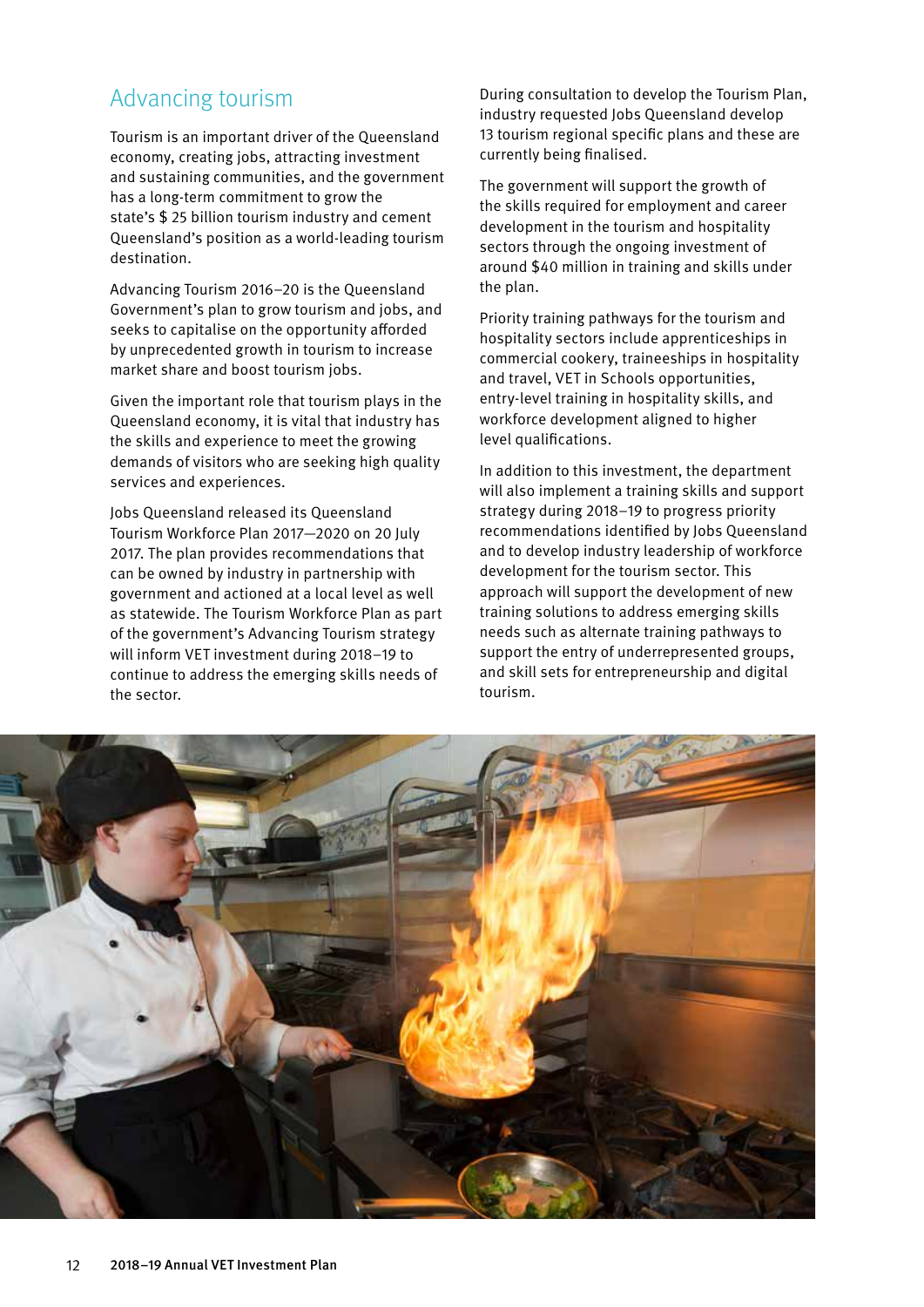## **VET investment profile**

## **Planned investment**

Queensland is continuing to work with other states and territories and the Australian Government on future Federal funding arrangements for training and skills, and has sought funding certainty and a fairer sharing of financial risk.

 Whilst these funding negotiations are still in train, the Annual VET Investment Plan continues to strongly invest in the provision of skills for Queenslanders, by committing over \$770 million in 2018–19 as outlined below.

| Investment program                     | 2016-17 budget<br>(SM) | 2017-18 budget<br>(SM) | 2018-19 budget<br>(SM) |
|----------------------------------------|------------------------|------------------------|------------------------|
| User Choice                            | \$220.3                | \$212.0                | \$202.0                |
| Certificate 3 Guarantee                | \$304.7                | \$216.7                | \$222.7                |
| Higher Level Skills                    | \$60.0                 | \$70.0                 | \$70.0                 |
| <b>Skilling Queenslanders for Work</b> | \$60.0                 | \$60.5                 | \$80.0                 |
| <b>State Contribution Grants</b>       | \$165.7                | \$209.7                | \$203.2                |
| <b>Total VET investment</b>            | \$810.7                | \$768.9                | \$777.9                |

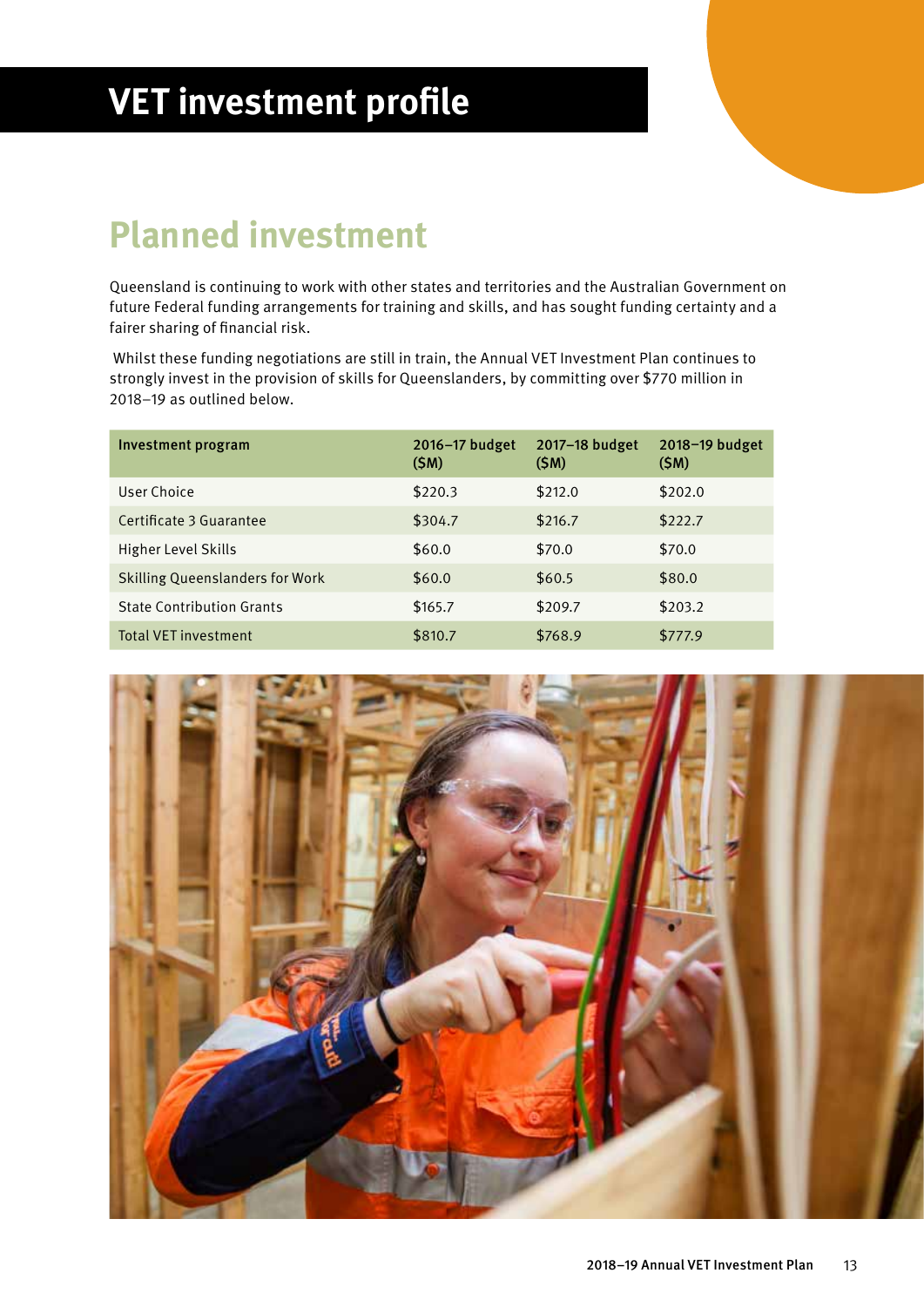## **VET investment framework**

The 2018–19 Annual VET Investment Plan is underpinned by a VET investment framework that supports demand-driven funding arrangements across a number of program areas, provides support for disadvantaged learners and other priority student cohorts, and provides a significant contribution to public providers to enable them to operate in a competitive VET market. The 2018–19 VET investment framework is outlined below.

Investment for key programs under this plan are outlined on the following pages and demonstrate the government's support of training opportunities across a broad range of industries.



(List of qualifications and skill sets to be subsidised through the demand-driven funding arrangements)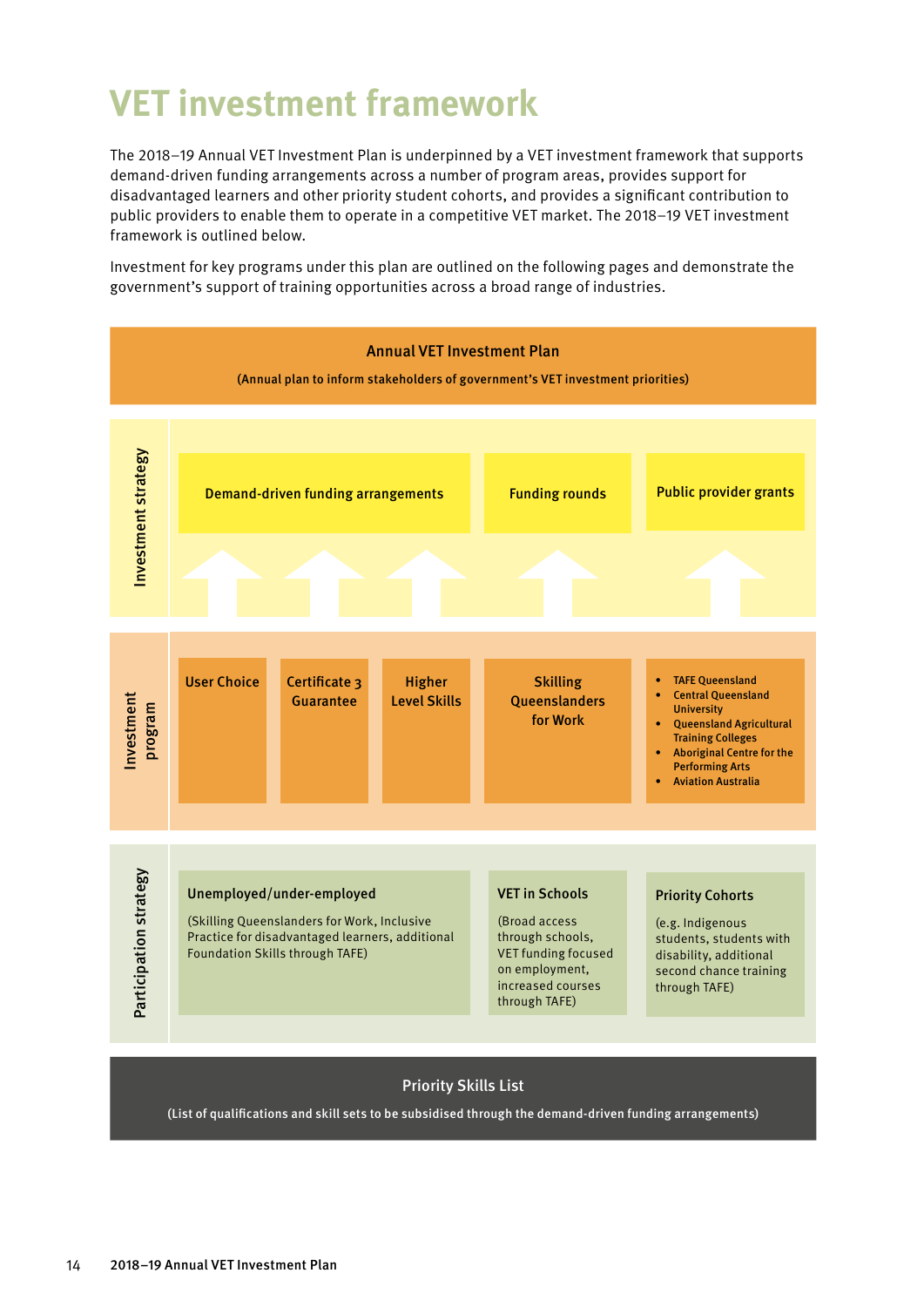## User Choice – \$202.0 million

The User Choice program is managed through demand-driven funding arrangements. The program provides a public funding contribution towards the cost of training and assessment for eligible Queensland apprentices and trainees. The funding priority of the qualification will determine the level of public funds contributed to training regardless of whether the qualification is an apprenticeship or traineeship. The User Choice funding priorities are determined from national and state data in conjunction with industry input, and are reviewed annually.

User Choice provides greater flexibility for apprentices, trainees and their employers to select an approved registered training organisation, known as a pre-qualified supplier, of their choice and to negotiate the type of training they require. In 2017, significant changes were made to the program to improve the consistency of subsidies provided under the Annual VET Investment Plan, and to promote apprenticeships and traineeships as effective

#### **Case study**

Nicholas' decision to undertake an apprenticeship with Komatsu was a simple one, as it allowed him to satisfy two of his great interests – heavy machinery and farming. His dedication to his training impressed his employers so much that he was named their apprentice of the year in 2017, while his work ethic led to permanent employment with the company at the end of his qualification.

workforce development strategies for industry and employers.

#### Target groups

- Apprentices and trainees employed under a training contract for a qualification funded by the department.
- Apprentices and trainees who have entered into their training contract while still at school (school-based apprentice or trainee).
- Experienced workers seeking a complementary pathway to a trade qualification.
- Year 12 graduates seeking to commence training in a high priority qualification.
- Participants on Skilling Queenslanders for Work (Work Skills Traineeships) projects.

#### How is funding allocated?

The User Choice program provides a subsidy paid directly to a pre-qualified supplier for delivery of nationally recognised training to apprentices and trainees.

The level of subsidy is determined by the relative priority and indicative value of the qualification. Co-contribution fees are payable under the User Choice program and may be paid by the employer or an eligible third party, but cannot be paid or waived by the pre-qualified supplier.

Further details can be found in the relevant policies, guidelines, strategies and other documents available at [www.training.qld.gov.au.](http://www.training.qld.gov.au)

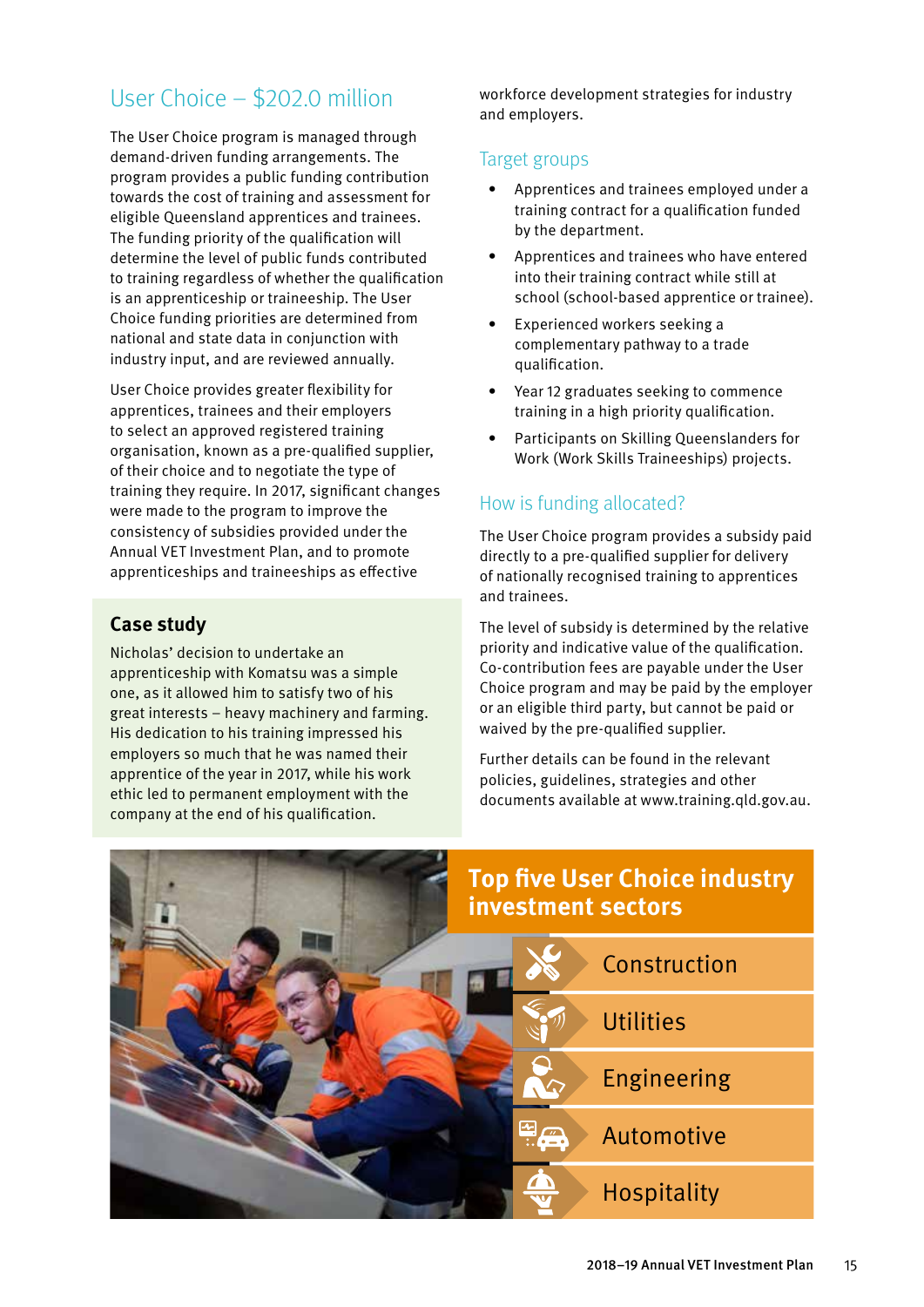## Certificate 3 Guarantee – \$222.7 million

The Certificate 3 Guarantee is managed through demand-driven funding arrangements. The program gives eligible Queenslanders the opportunity to complete their first post-school certificate III qualification to gain a job or improve their employment status. The program supports the commitment to introduce and strengthen the national entitlement to a government subsidised training place up to the first certificate III qualification, including access to foundation skills and lower level qualifications.

#### Target groups

- Working age Queenslanders without a certificate III or higher qualification achieved post-school.
- Individuals requiring foundation skills prior to entering, or integrated with, a vocational qualification.
- Disadvantaged learners requiring additional support through enrolment in a lower level qualification.
- Year 12 graduates seeking to commence training in a high priority qualification.
- School students enrolled in an eligible qualification under the VET in Schools funding framework.
- Participants on Skilling Queenslanders for Work projects.

### How is funding allocated?

The Certificate 3 Guarantee subsidy for a qualification is paid to an approved registered training organisation, known as a pre-qualified supplier, for delivery of nationally recognised training to eligible participants.

Pre-qualified suppliers may also partner with approved providers under Skilling Queenslanders for Work or other programs implemented by the department, such as Indigenous VET Partnerships.

Subsidy levels vary from qualification to qualification based on a number of factors, and are determined by the relative priority and indicative value of the qualification and are specified within the Priority Skills List.

Co-contribution fees are payable under the Certificate 3 Guarantee and may be paid by the employer or an eligible third party, but cannot be paid or waived by the pre-qualified supplier.

Further details can be found in the relevant policies, guidelines, strategies and other documents available at [www.training.qld.gov.au.](http://www.training.qld.gov.au)

#### **Case study**

Daniel undertook a Certificate III in Hospitality under the Certificate 3 Guarantee program. Excelling in the theoretical and practical components, Daniel completed his vocational placement at the Lakeview Restaurant in Caboolture. It was here that his passion for cooking really ignited as he was exposed to talented staff possessing a wide variety of skills. Daniel is now employed by Lakeview Restaurant with a view to becoming an apprentice chef.

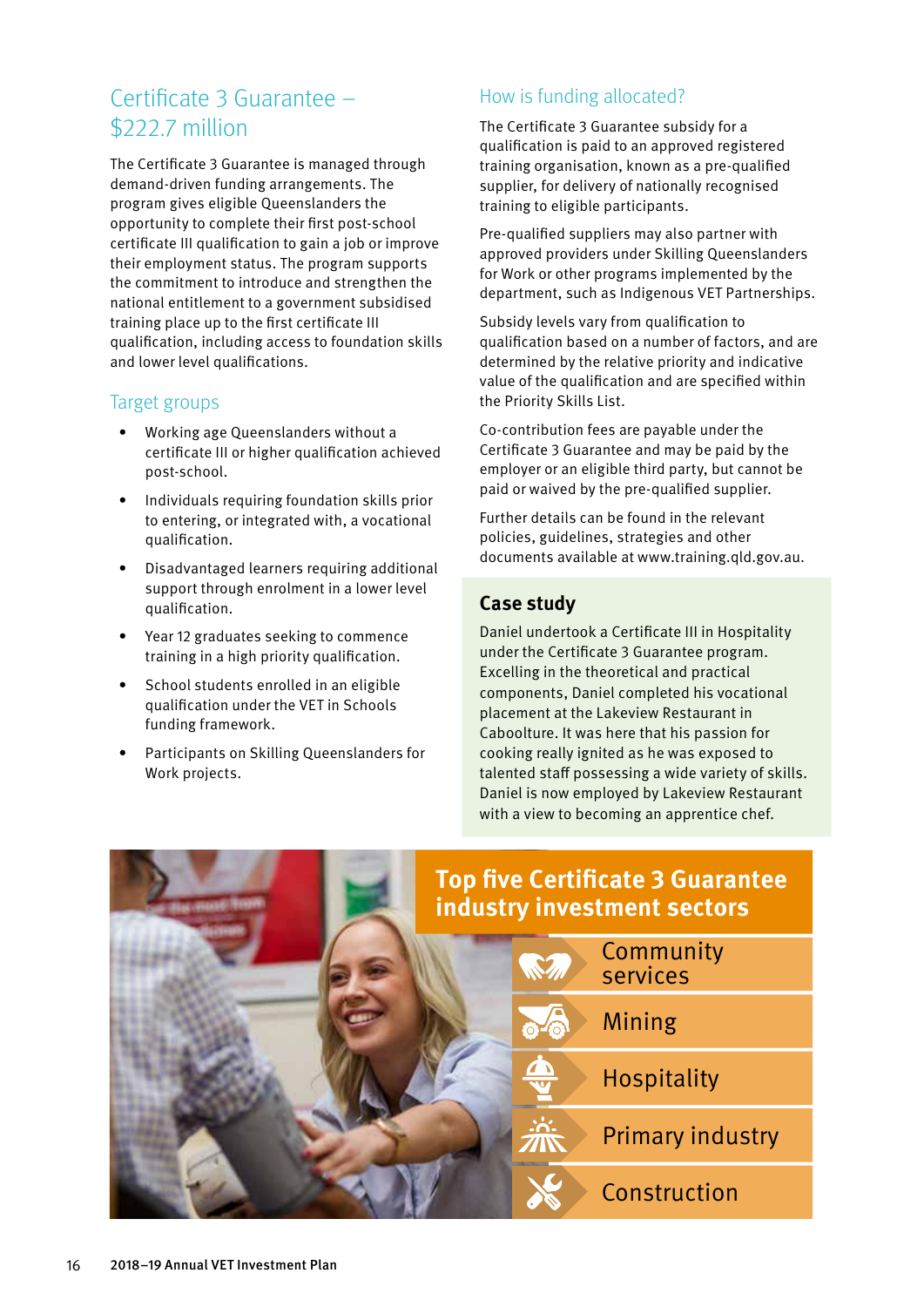

See back cover for full Certificate 3 Guarantee destination survey results.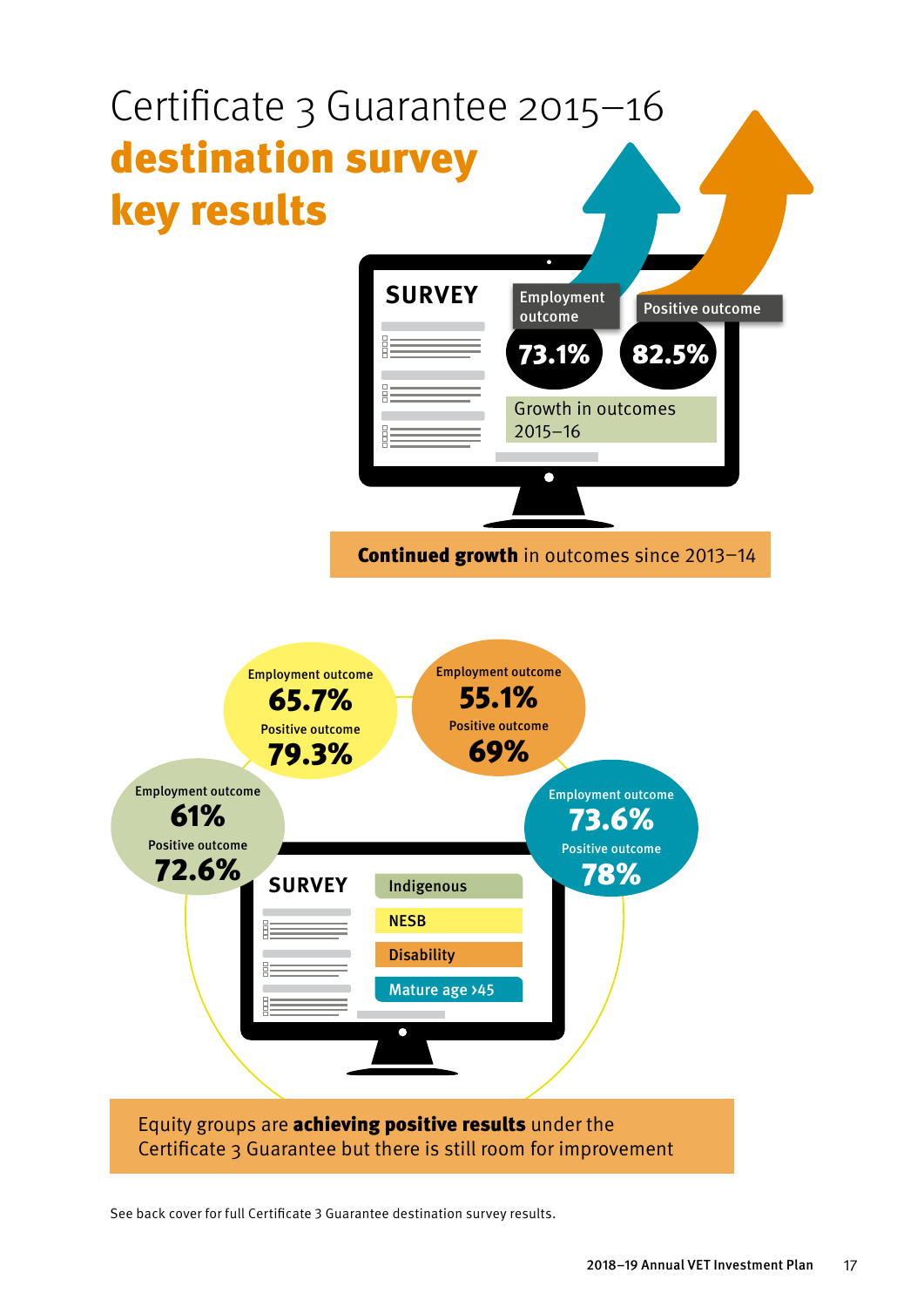## Higher Level Skills – \$70.0 million

The Higher Level Skills program is managed through demand-driven funding arrangements. The program provides eligible students and employers with access to a subsidised training place in a priority certificate IV, diploma or advanced diploma qualification, or a priority industry-endorsed skill set. The program will help individuals gain employment in a critical occupation, progress in their chosen career, or transition to university to continue their studies.

#### Target groups

- Individuals seeking to gain employment in a targeted industry.
- Existing workers seeking to enhance their skills profile for career advancement.
- Individuals seeking a pathway to university aligned to priority occupations for industry and the economy.
- Employers seeking to implement a skills development plan to improve the productivity of their workforce.

#### How is funding allocated?

The Higher Level Skills program subsidy for a qualification or set skill is paid to an approved registered training organisation, known as a pre-qualified supplier, for delivery of nationally recognised training to eligible participants.

Subsidy levels vary from qualification to qualification based on a number of factors, and are determined by the relative priority and indicative value of the qualification.

The level of subsidy is specified within the Priority Skills List and is available through the Queensland Skills Gateway located at www. training.qld.gov.au/skillsgateway.

Given the benefit to the workplace and individual, there is an expectation of higher levels of co-contribution. Co-contribution fees are payable under the Higher Level Skills program, and may be paid by the employer or an eligible third party, but cannot be paid or waived by the pre-qualified supplier.

Further details can be found in the relevant policies, guidelines, strategies and other documents available at [www.training.qld.gov.au.](http://www.training.qld.gov.au)

#### **Case study**

Working in an aged care facility but wanting to upgrade her skills, Belinda embarked on A Certificate IV in Leisure and Health under the Higher Level Skills program. Despite possessing a wealth of experience, Belinda still sought further insight into her clients' needs, and fresh ideas to plan their activities. Finding her training both professional and informative, Belinda also found her training provider flexible when facing health issues of her own. Since completing her qualification, Belinda has seen her enhanced knowledge benefit her workplace and clients.

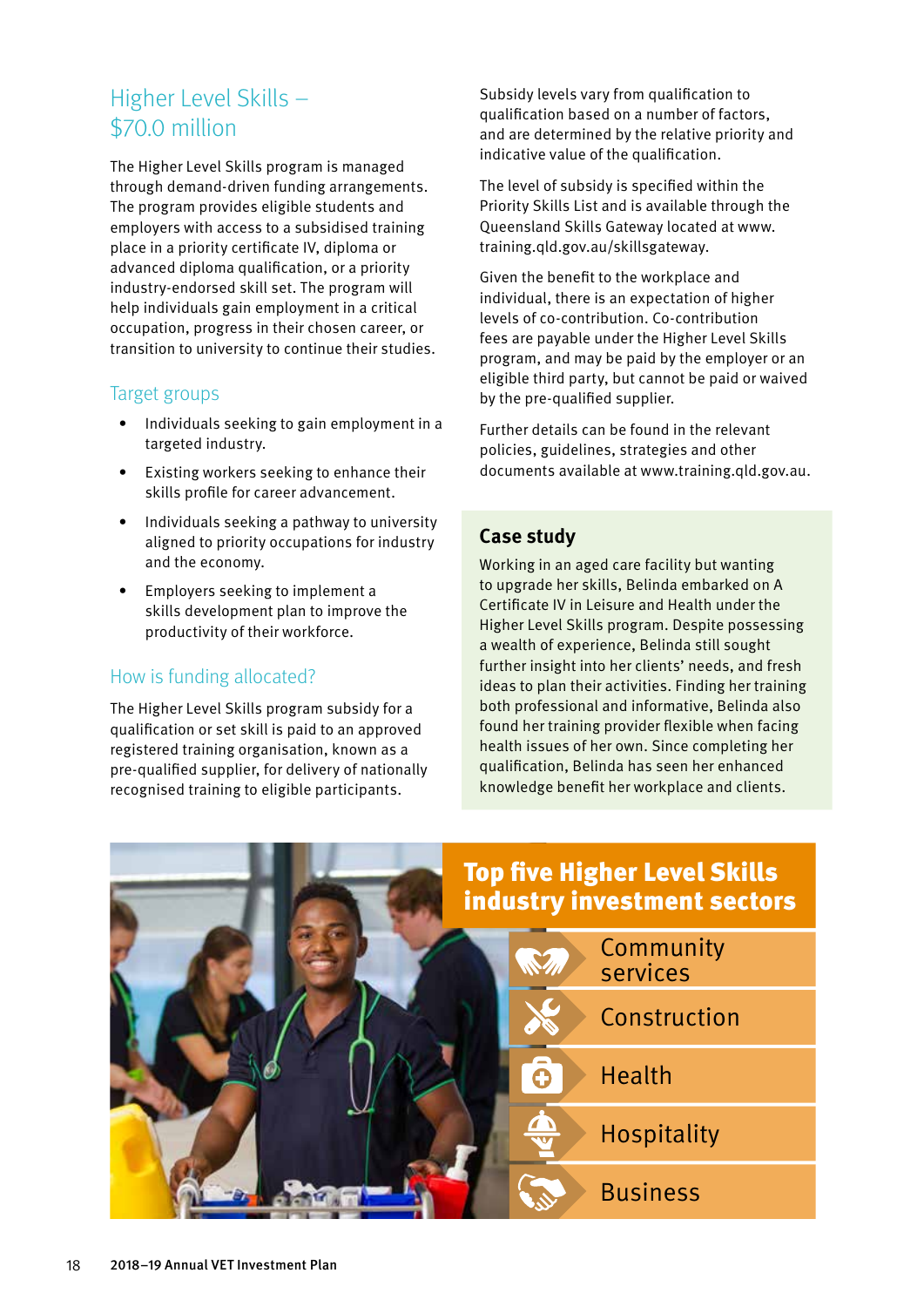## Skilling Queenslanders for Work – \$80.0 million

Skilling Queenslanders for Work is focused on providing direct assistance to those individuals that require additional support to gain the qualifications and skills needed to enter and stay in the workforce. Skilling Queenslanders for Work comprises a suite of programs that encourage equitable participation by a broad range of groups that generally face barriers or challenges in undertaking skills development or entering and remaining in the labour market.

The initiative invests in foundation skills to prepare individuals to participate in and complete vocational qualifications, as well as provide tailored support, job preparation skills, traineeship opportunities and paid work placements on community, public works and environmental projects. Funding will increase to \$80 million in 2018–19 to assist a minimum of 10,000 disadvantaged Queenslanders.

Training that improves an individual's skill level, employment prospects and social inclusion is a priority under Skilling Queenslanders for Work.

Skilling Queenslanders for Work complements the Certificate 3 Guarantee and User Choice programs by providing supported training places.

#### Target groups

Disadvantaged groups being targeted include:

- mature-age job seekers (aged 45 years or older)
- Aboriginal and Torres Strait Islander people
- migrants and refugees from culturally and linguistically diverse backgrounds
- people with disability
- veterans, ex-ADF members and their families – new target group in 2018–19
- young people (aged 15–24 years), including those in and transitioned from out-of-home care
- women re-entering the workforce
- under-utilised workers, including workers who are marginally attached to the labour force or under-employed.

#### How is funding allocated?

There are two statewide funding rounds each year with opening and closing dates published on the department's website.

Funding under Skilling Queenslanders for Work is provided to eligible community-based organisations and local councils to provide customised support and training, to help eligible participants to complete a qualification and transition to further training or employment.

Applications are assessed against published program-specific assessment criteria on a regional basis.

Seven locally-based Regional Priority Jobs Committees evaluate the community-based program applications. These committees review, prioritise and recommend applications for funding based on assessment criteria and regional needs. Committees are encouraged to take a strategic approach to prioritising projects ensuring a distribution of projects across different geographic locations and different equity groups, aligned to local employment opportunities.

Funding is also available under the initiative to incentivise local councils, community organisations and private sector employers to employ trainees and apprentices.

Further details can be found in the relevant Skilling Queenslanders for Work guidelines, fact sheets and other documents available at www. training.qld.gov.au.

#### Achievements to date

Since the reintroduction of Skilling Queenslanders for Work, a total of \$207.46 million has been invested across the state to provide nationally recognised training, skills development and job opportunities to 40,467 disadvantaged Queenslanders. This includes 1103 projects worth \$188.76 million under the community-based training programs to assist 39,359 participants; \$15.41 million for 1108 additional traineeship places allocated across 75 local councils, one statutory authority and 58 community based organisations and \$3.29 million paid to private sector employers for employing former participants as trainees or apprentices .

As at 30 June 2018, this has resulted in more than 16,600 Queenslanders successfully securing employment through their participation under Skilling Queenslanders for Work.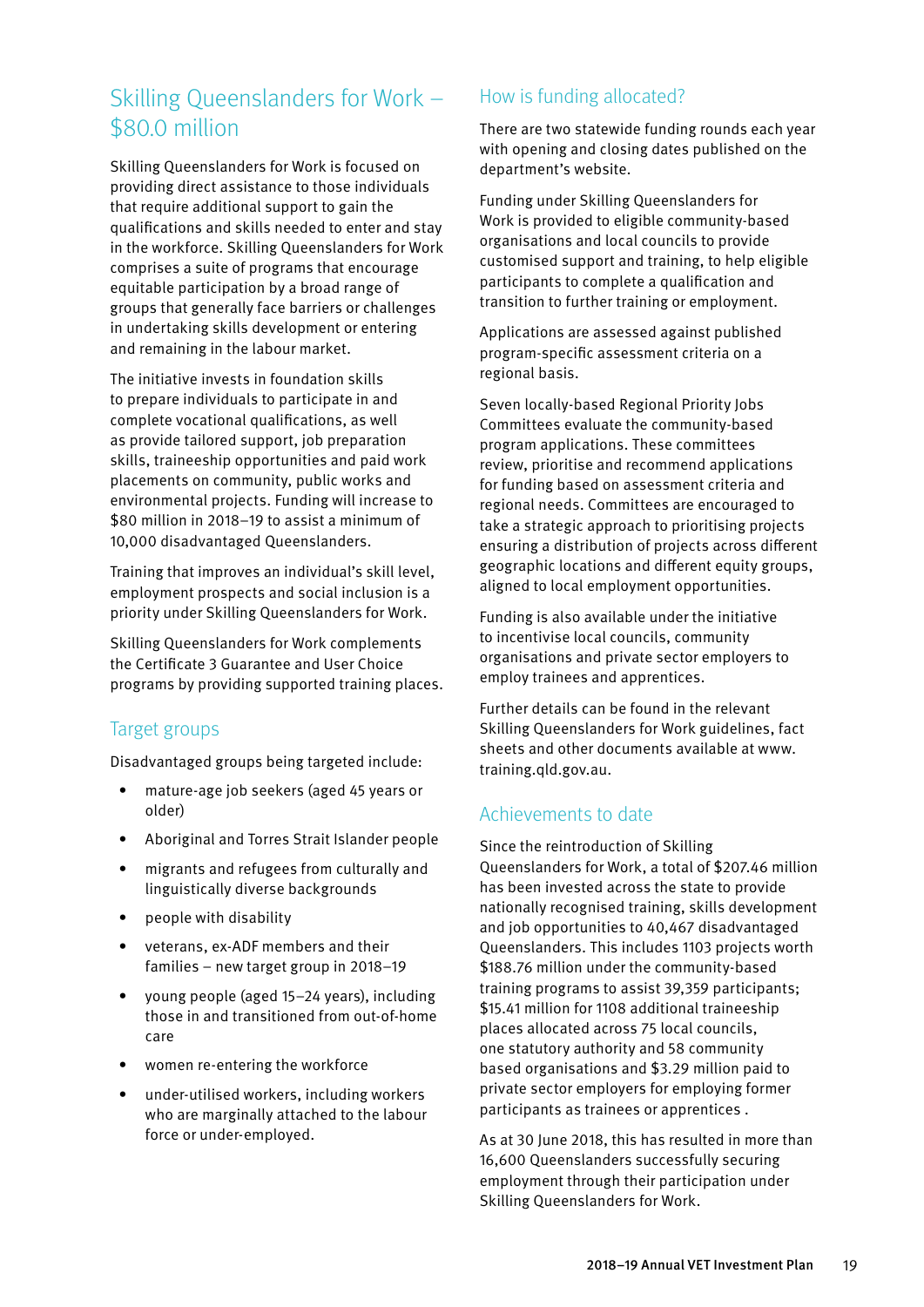#### Skilling Queenslanders for Work regional allocation 2017–18

| Region                         | <b>Funding amount</b> | <b>Target</b><br>assist |
|--------------------------------|-----------------------|-------------------------|
| <b>Far North</b><br>Queensland | \$3.711 million       | 703                     |
| North<br>Queensland            | \$4.762 million       | 1258                    |
| Central<br>Oueensland          | \$6.099 million       | 1034                    |
| Darling Downs<br>South West    | \$4.992 million       | 843                     |
| <b>North Coast</b>             | \$15.368 million      | 2790                    |
| Metropolitan                   | \$16.913 million      | 2907                    |
| South East                     | \$12.699 million      | 2471                    |
| <b>TOTAL</b>                   | S64.5 million         | 12,006                  |

The First Start program under Skilling

Queenslanders for Work provides wage subsidies to local councils to employ additional trainees over 12 months. In 2017–18, \$4.25 million has been allocated across 61 local councils and one statutory authority for 340 traineeship positions. Additional funding was also available in 2017–18 for community based organisations to create new traineeships with a further \$1.76 million allocated to 30 organisations to employ 88 trainees.

#### **Case study**

#### **Cerebral Palsy League of Queensland**

Cerebral Palsy League of Queensland (CPL) was awarded \$48,500 to deliver a Work Skills Traineeships project that employed three disadvantaged job seekers from the Maryborough region. CPL employed participants as Work Skills trainees for six months to manage, market and retail artworks and other products created by local people with a disability in the Maryborough region.

The project saw participants set up retail outlets, such as pop up shops at local shopping centres and galleries, and market stalls at community facilities across Maryborough, Hervey Bay and Bundaberg. While completing nationally recognised training in the Certificate I in Business, participants completed tasks associated with customer service, sales, stock control, cash handling, workplace health and safety and hazard assessment. With all three participants successfully completing the project, 100 percent were successful in gaining continuing employment upon project completion.

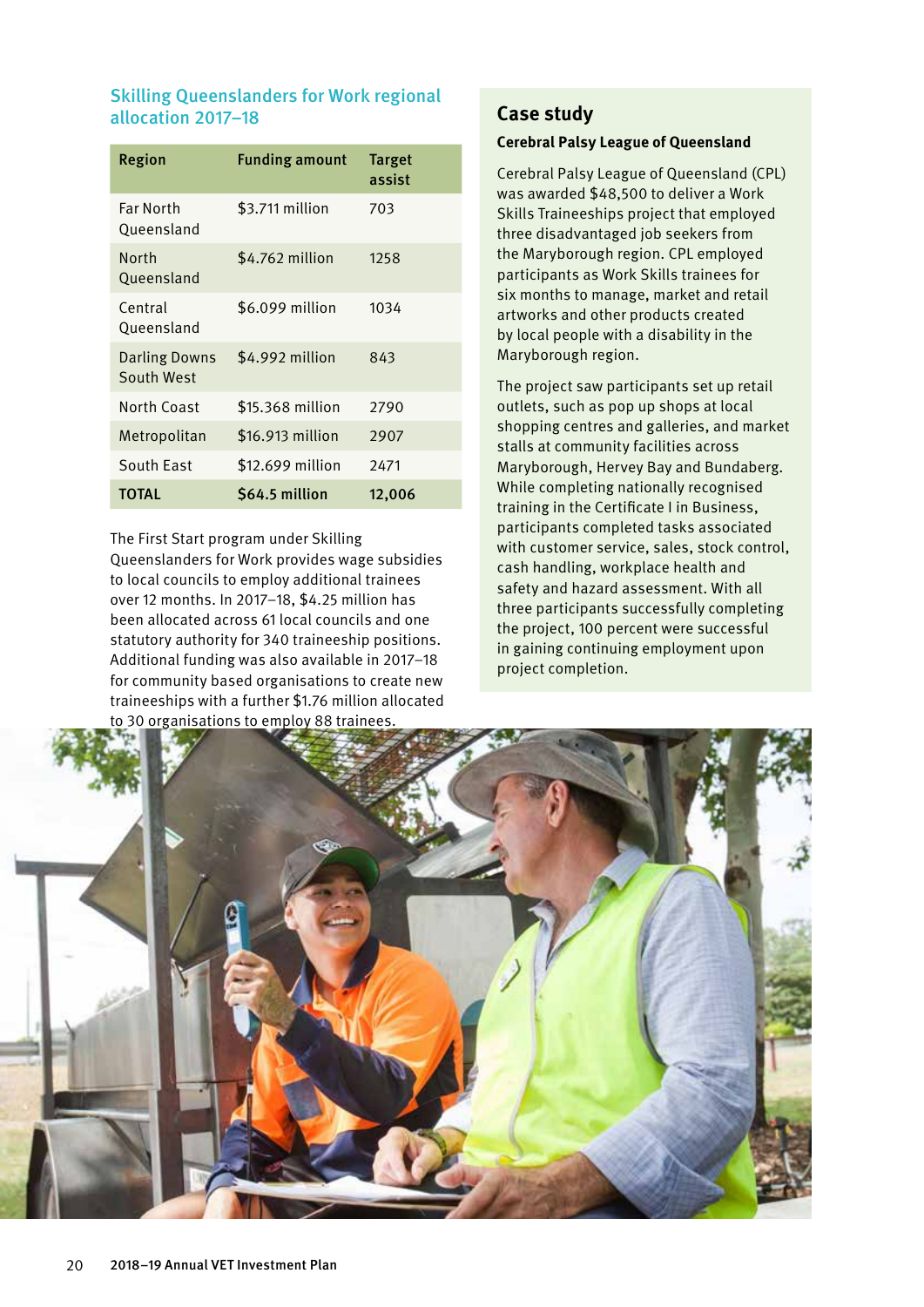# Skilling Queenslanders for Work Achievements

### **Industry**

Since 2015, the **top 5 Skilling Queenslanders for Work** industry investment sectors have been **construction, agriculture, business, general education and training, and community services.**

#### **Statewide traineeships**

Since 2015, **1,075 additional traineeships** have been allocated across **75 local councils , one statutory authority** and **56 community organisations across the state.**

#### **Jobs and training**

Since 2015, **26,254 participants** have completed a **Skilling Queenslanders for Work** program. **62% are employed**, in training or a combination of both.

#### **Investment**

Since 2015, \$188.76 million has been invested in **1103 community-driven projects across the state** that will assist **39,359 disadvantaged Queenslanders.**

**Private sector investment**

**\$3.29 million paid to private sector employers** for employing former SQW participants as trainees and apprentices.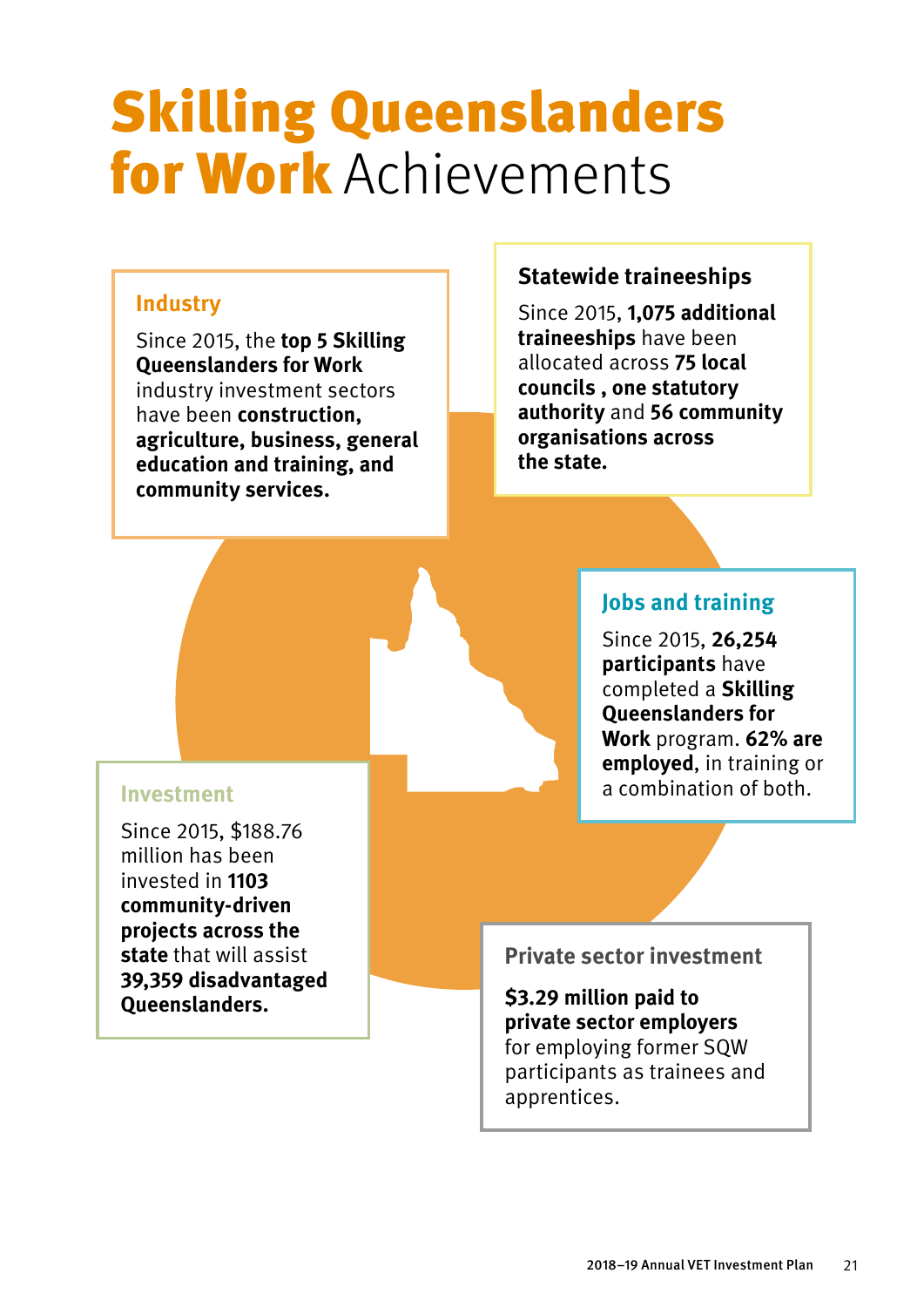## VET in Schools (VET funded)

VET in Schools (VETiS) is nationally recognised training undertaken by students while they are at secondary school. This training can be delivered by schools that are also approved as registered training organisations, or students can enrol in a course at TAFE Queensland or another registered training organisation.

The VET investment budget will only fund qualifications identified by industry as most likely to lead to employment and these are listed on the Priority Skills List on the department's website. Students can also complete a schoolbased apprenticeship or traineeship funded under the User Choice program.

VETiS funded through the VET investment budget complements the wide range of VET and vocational learning programs delivered by school and other registered training organisations and funded through the schooling system or by parents.

#### Target groups

Secondary school students in Years 10, 11 and 12.

#### How is funding allocated?

VETiS activity funded by the VET investment budget is managed through the Certificate 3 Guarantee.

Pre-qualified suppliers can access funding from the VET investment budget to enable school students to complete one VETiS qualification on the Priority Skills List at the certificate I or II level.

To access the VET budget for a certificate III qualification, students need to gain employment as a school-based apprentice or trainee.

Completing a certificate III qualification while at school will not exhaust a student's eligibility for a further government subsidy under other VET investment programs, regardless of the funding source for the VETiS activity.

Further details can be found in the relevant policies, guidelines, strategies and other documents available at [www.training.qld.gov.au.](http://www.training.qld.gov.au)

#### **Case study**

Currently undertaking a school-based traineeship with Northern Australia Primary Health Limited, Meagen works one day per week rotating between their Corporate Office at Douglas and their Headspace Office at Riverway Kirwan. Meagen is passionate about Aboriginal and Torres Strait Islander health issues and the Closing the Gap initiative, and plans to put the skills and knowledge she has gained during her traineeship to good use within her community.

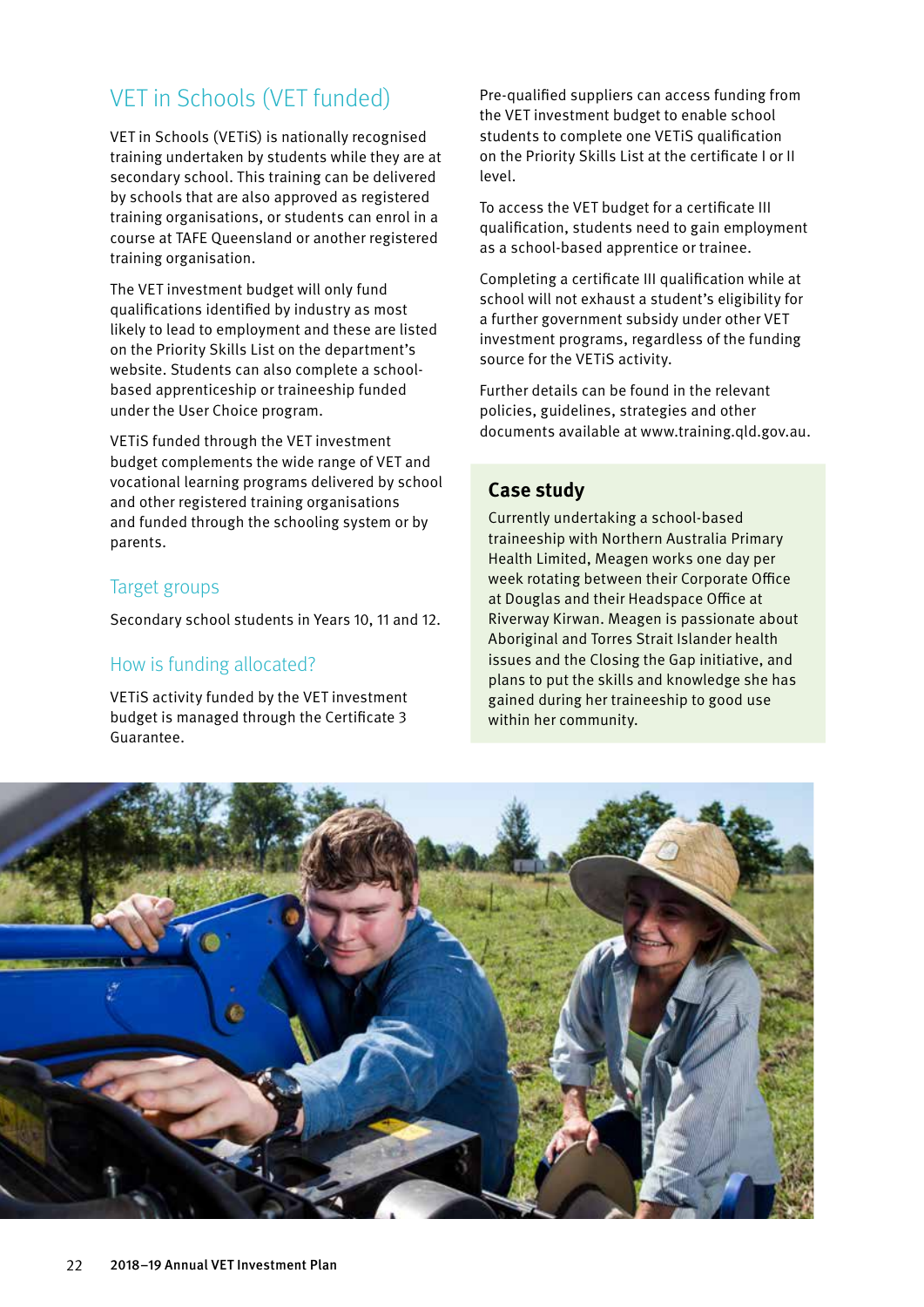## Foundation skill training

Foundation Skills are the core capabilities required for effective workplace and community participation, including language, literacy, numeracy and employability skills. Foundation Skills training provides opportunities for VET learners to build their foundation skills to the level required for the successful completion of a vocational qualification.

The department supports the use of the Australian Core Skills Framework (ACSF) and the Core Skills for Work developmental framework (CSfW) to benchmark learners' foundation skills capabilities and the use of the Foundation Skills Training Package for skills development.

#### Target groups

VET learners who require additional assistance to build their foundation skills to the level required for successful completion of a vocational qualification.

#### How is funding allocated?

The department is supporting Queenslanders to develop their foundation skills through the following programs:

• Skilling Queenslanders for Work – provides additional support for disadvantaged learners to build foundation skills while they participate in and complete vocational qualifications.

- Certificate 3 Guarantee enables learners to access language, literacy and numeracy training while they complete vocational qualifications at certificate III level or lower, or to build skills prior to entering a vocational pathway.
- User Choice enables apprentices and trainees to access language, literacy and numeracy training to improve their skills while they complete their vocational qualification.

#### Other key points

Foundation Skills training must be tailored to the individual needs of the learner based on an evaluation of their current capabilities. Learners can be enrolled in a full foundation skills qualification or units of competency depending on their individual requirements.

The Australian Government runs a number of foundation skills programs including the Adult Migrant Education Program (AMEP) and the Skills for Education and Employment (SEE) program. Learners who meet the eligibility requirements for any Australian Government foundation skills programs should be directed to these programs in the first instance.

Further details can be found in the relevant policies, guidelines, strategies and other documents available at [www.training.qld.gov.au.](http://www.training.qld.gov.au)

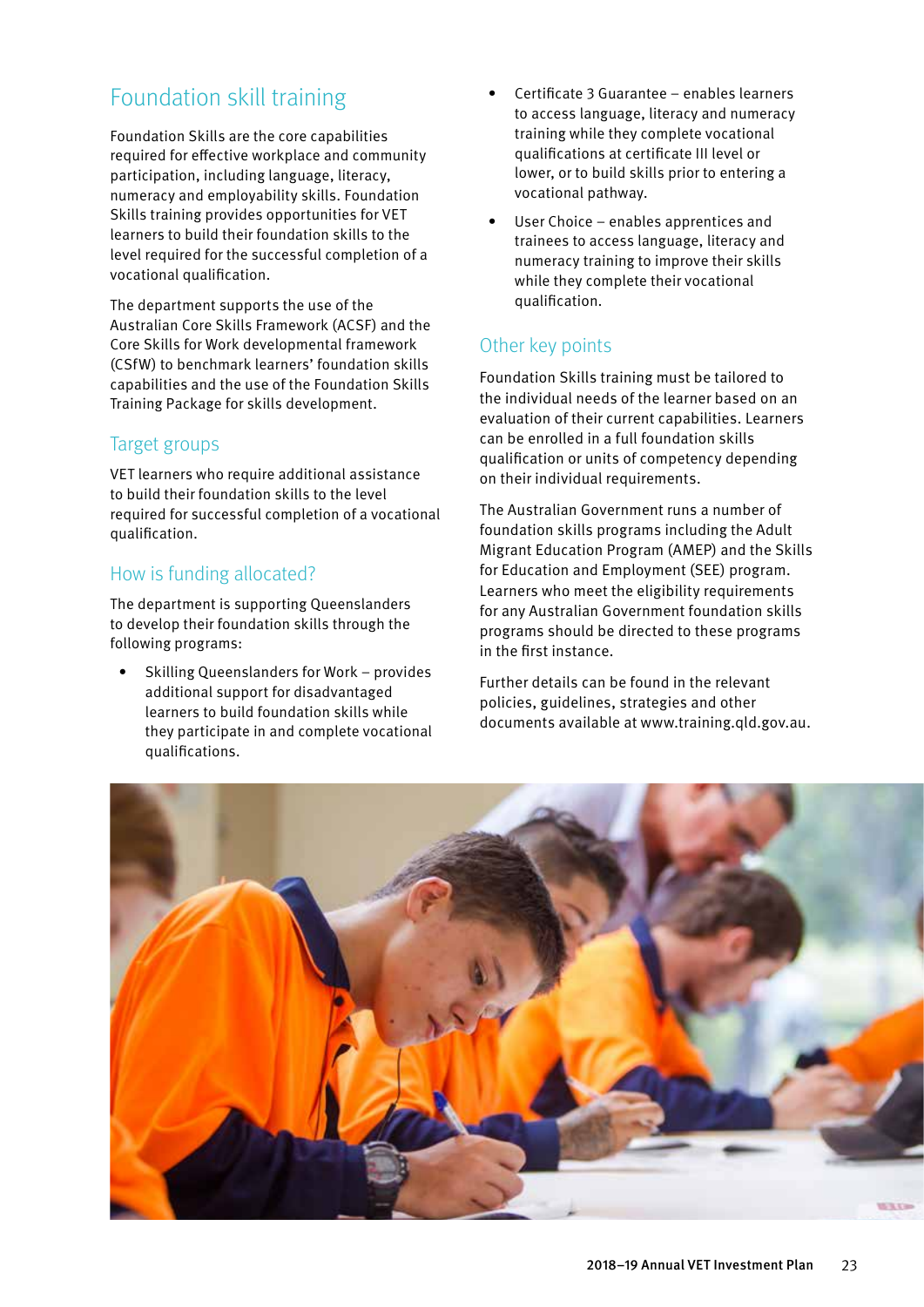## State Contribution Grants to public providers – \$203.2 million

The Queensland Government's expectations of its five public providers is that they maintain and build on their status as premium providers of training and skills. The Queensland Government, industry, employers and students recognise that strong public providers are the cornerstone of a healthy training and skills sector in Queensland.

The State Contribution Grant supports public providers to support their ongoing presence in the contestable training and skills system, particularly the additional costs associated with quality teaching and teaching resources, including ongoing professional development.

In 2018–19, the government is structuring the State Contribution Grant to include an outcomes focus for public providers. For TAFE Queensland, CQUniversity and Aviation Australia, the State Contribution Grant will be a two part grant comprising:

- $a$  base payment  $-$  a fixed and unconditional component of the allocated grant supporting the ongoing presence of quality public providers in the contestable training market
- an incentive payment that is linked to achieving agreed performance indicators.

#### How is the funding allocated?

- TAFE Queensland \$173 million
- CQUniversity \$17.2 million
- Aviation Australia \$4.7 million
- Queensland Agricultural Training Colleges \$7.6 million
- Aboriginal Centre for Performing Arts \$0.3 million.

Our investment in skills and training must take into account the need for training infrastructure that is aligned with and responsive to current and future training delivery demands—including technological advancements, new modes of training delivery, emerging industry sectors and their associated demands, and changing expectations of communities and employers.

Fit-for-purpose training infrastructure is integral to the delivery of quality training across Queensland. The Queensland Government will invest in refurbishing and modernising the training facilities for TAFE Queensland across the state, particularly through the Advancing Our Training Infrastructure commitment of up to \$85 million over three years.

Funding agreements developed between the department and the public providers outline the terms and conditions of the grants.

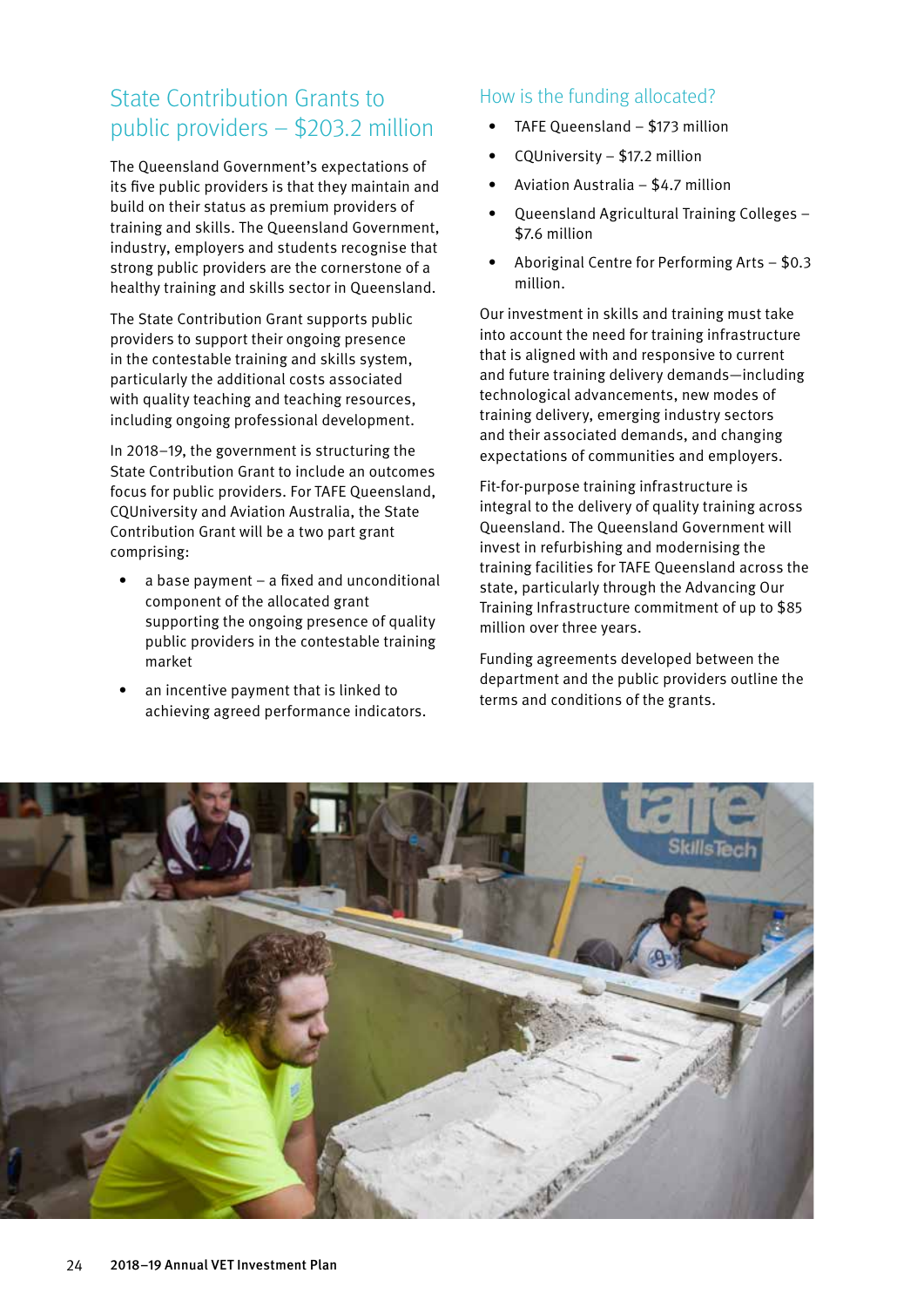## Certificate 3 Guarantee destination survey results

| Year        | Response rate | <b>Survey population</b> | Employment<br>outcome | <b>Study/Training</b><br>outcome | Positive outcome* |
|-------------|---------------|--------------------------|-----------------------|----------------------------------|-------------------|
| $2013 - 14$ | 46.8%         | 22,025                   | 68.8%                 | 32.6%                            | 79.3%             |
| $2014 - 15$ | 51.6%         | 44,346                   | 71.8%                 | $29.0\%$                         | 81.1%             |
| $2015 - 16$ | 51.2%         | 51,854                   | 73.1%                 | 30.9%                            | 82.5%             |

#### Annual survey comparison

#### Equity breakdown 2015–16

| <b>Equity group</b>              | <b>Proportion of</b><br>survey population | Employment<br>outcome | Study/Training<br>outcome | Positive outcome* |
|----------------------------------|-------------------------------------------|-----------------------|---------------------------|-------------------|
| Indigenous                       | 6.9%                                      | 61.0%                 | 30.4%                     | 72.6%             |
| <b>NESB</b>                      | 8.9%                                      | 65.7%                 | 32.4%                     | 79.3%             |
| Disability                       | 5.8%                                      | 55.1%                 | 30.9%                     | 69.0%             |
| Mature age $(245 \text{ years})$ | 21.9%                                     | 73.6%                 | 14.2%                     | 78.0%             |
| $25 - 44$ years                  | 35.4%                                     | 76.7%                 | 23.8%                     | 83.3%             |
| Youth $(20-24 \text{ years})$    | 13.9%                                     | 72.4%                 | 35.2%                     | 82.9%             |
| Youth (<20 years)                | 28.8%                                     | 68.7%                 | 50.1%                     | 84.7%             |

#### Regional breakdown 2015–16 (based on training regional definitions)

| Region                    | <b>Employment outcome</b> | <b>Study/Training outcome</b> | Positive outcome* |
|---------------------------|---------------------------|-------------------------------|-------------------|
| South East                | 73.6%                     | $30.6\%$                      | 83.5%             |
| North Coast               | 72.8%                     | $27.2\%$                      | 80.9%             |
| Far North Queensland      | 71.5%                     | 32.8%                         | 81.5%             |
| <b>Central Queensland</b> | 78.0%                     | 28.8%                         | 85.1%             |
| Darling Downs South West  | 75.5%                     | 28.9%                         | 83.1%             |
| Metropolitan              | 70.9%                     | 33.2%                         | 81.6%             |
| North Queensland          | 73.4%                     | 30.6%                         | 82.6%             |

#### Top 10 industries (ANZSIC) 2015–16 (based on employment at time of survey)

| Construction                      | 15.8%    | Manufacturing                       | 6.8% |
|-----------------------------------|----------|-------------------------------------|------|
| Health care and social assistance | 15.2%    | Public administration and safety    | 5.1% |
| Transport, postal and warehousing | $11.6\%$ | Administrative and support services | 3.7% |
| Accommodation and food services   | $10.0\%$ | Education and training              | 3.7% |
| Retail trade                      | 8.9%     | Mining                              | 3.7% |

#### Benefits of completing the certificate 2015-16

The most common benefits following completion of a certificate course were 'Obtained a job' (25.7%), 'Improved general education skills' (19.3%), 'Gained extra skills for current job' (19.1%) and 'Improved resume' (19%).

\*Positive outcome indicates that the participant was employed or engaged in further study, or a combination of both, at the time of the survey.